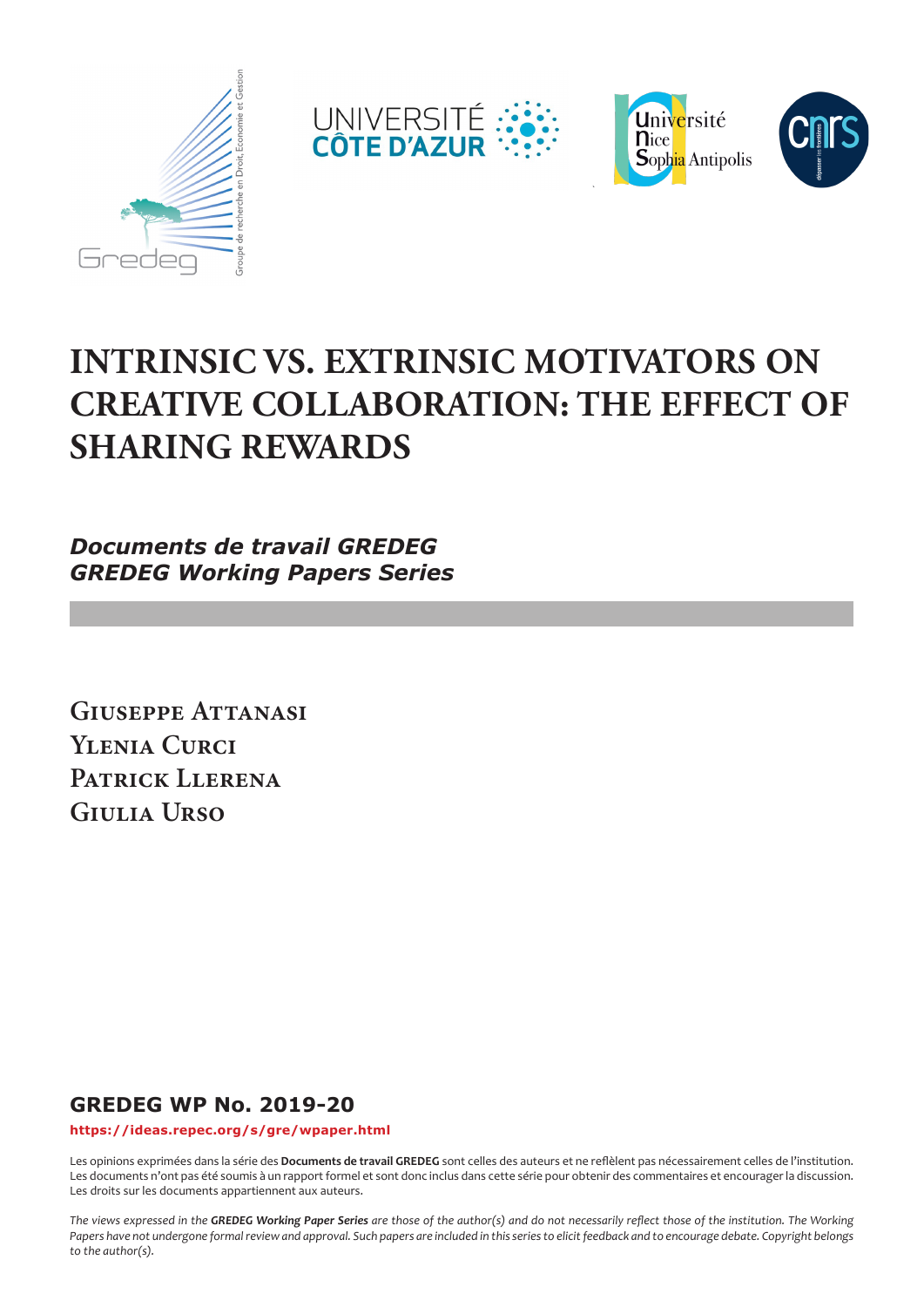# <span id="page-1-0"></span>Intrinsic vs. extrinsic motivators on creative collaboration: The effect of sharing rewards<sup>∗</sup>

Giuseppe Attanasi<sup>1</sup>, Ylenia Curci<sup>2</sup>, Patrick Llerena<sup>3</sup> and Giulia Urso<sup>4</sup>

<sup>1</sup>GREDEG, Université Côte d'Azur, Nice, France RECITS – FEMTO, UTBM, Belfort, France BETA, University of Strasbourg, France Social Sciences, Gran Sasso Science Institute, L'Aquila, Italy

GREDEG Working Paper No. 2019–20

#### Abstract

Charness and Grieco (2019) have experimentally shown that financial incentives have a positive impact on individual creativity, but only in the case of "close" creativity, i.e., when there are constraints to the creative task that a subject has to accomplish. In this paper, we build on the same "close" creativity assignments of Charness and Grieco (2019) and analyze with undergraduate students and with experts in creativity the interplay between monetary incentives and group cooperation in creative assignments. We introduce a novel model of intrinsic vs. extrinsic motivation to group collaboration in creativity and run a theorydriven experiment to test our experimental hypotheses on the crowding out of intrinsic motivation due to extrinsic motivation to group creativity. We find more creativity in the group than in the individual treatment, apart when there are explicit monetary incentives to co-working (sharing ideas) in the creative assignment. Therefore, while Charness and Grieco (2019) show a positive interplay between monetary incentives (*extrinsic individual* motivation) and "close" creativity at the individual level, we provide evidence of a negative interplay between monetary incentives and "close" creativity at the group level (crowding out of intrinsic group motivation). Furthermore, and again in line with our model predictions, the latter effect is found more in the experimental sessions with experts in creativity than in those with undergraduate students.

Keywords: Creativity, Group cooperation, Intrinsic Motivation, Extrinsic Motivation, Crowding out, Experiment.

#### JEL codes: I23, O31, O32.

<sup>∗</sup>We thank Kene Boun My for great experimental assistance. We thank for useful discussions and comments Gary Charness, Alessandra Faggian, Agnès Festré, Antonio Filippin, Olivier l'Haridon, Louis Lévy-Garboua, Hela Maafi, and the conference participants at the 2019 ESA European Meeting in Dijon, the IAREP/SABE 2019 Annual Meeting in Dublin, the Creativity Workshop at Université Côte d'Azur in July 2019, the SEET 2019 Annual Meeting in Ibiza and the ASFEE 2018 Annual Meeting in Nice, and the seminar participants at the University of Paris 8 in June 2019, the University of Rennes 1 in May 2019, the University of Rome Tor Vergata in March 2019, the University of Lille in February 2019, and the GSSI of L'Aquila in June 2018. This research has been financed by the French Agence Nationale de la Recherche (ANR), under grant ANR-18-CE26- 0018-01 (project GRICRIS) and under Investissements d'Avenir program  $UCA<sup>JEDI</sup>$  (grant ANR-15-IDEX-01), in particular UCAinACTION.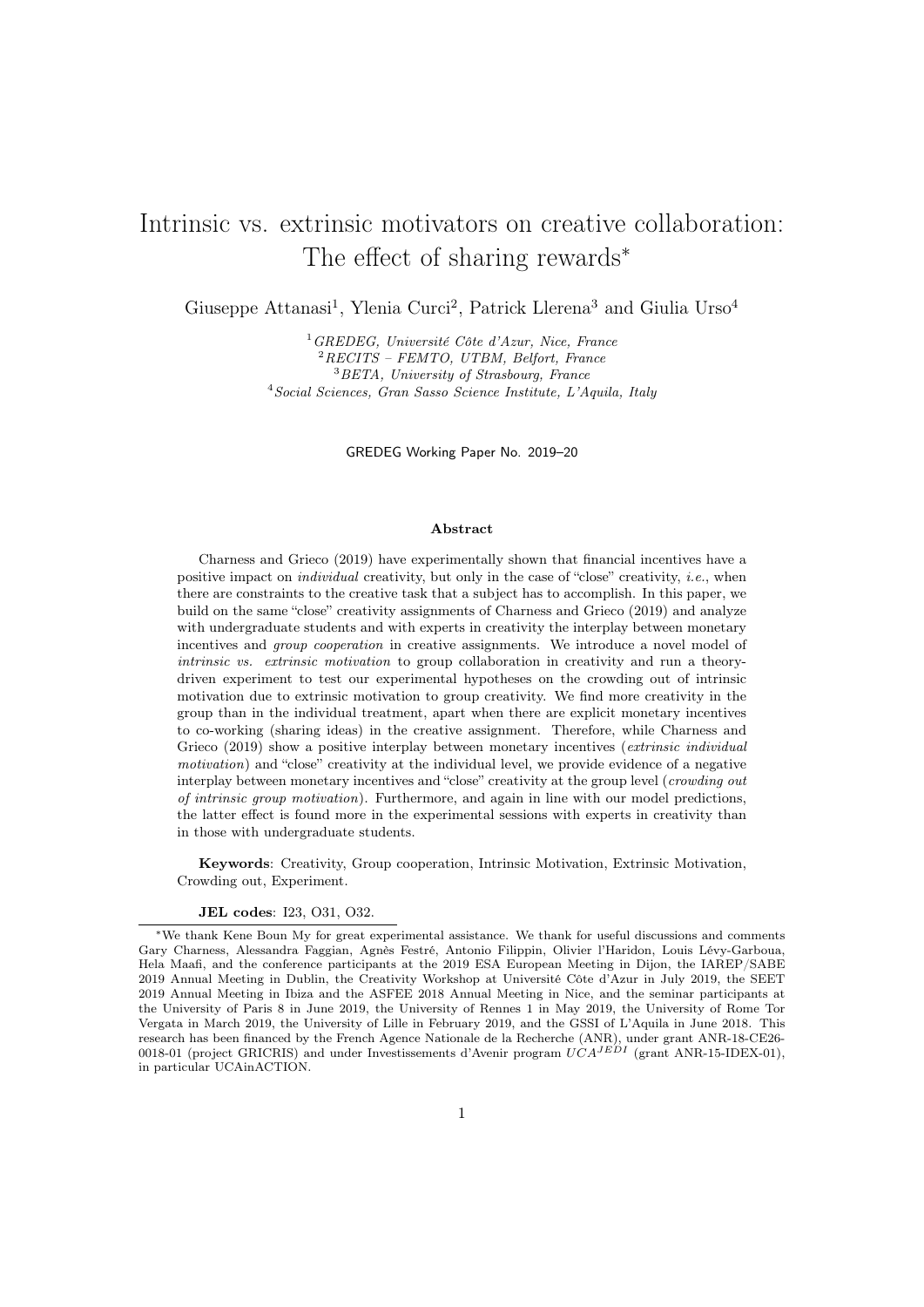### 1 Introduction

As well expressed by Scott (2010), the notion of creativity is inevitably caught between two polarities, one psychological (individual creativity), the other sociological (collective creativity). On the one side, creativity resides in the personal endowments and capacities of individuals: some have the native talent and/or acquired know-how for certain kinds of creative acts; some have little or none. On the other side, creativity is also embedded in concrete organizational contexts that shape its motions and objectives in many different ways.

Two important variables have been shown to impact on the creative processes within different organizational modes: financial incentives and peer effects. About the former, Charness and Grieco (2019) have proposed to undergraduate students in economics, at an individual level, two kinds of creative assignments: "close" and "open" creativity. In the former case, ex-ante goals and constraints are imposed, as is usually the case for most of the economically relevant creative activity (such as finding a way to decrease the size of a computer or developing a new drug for a specific purpose). In the latter case, no restrictions apply, so "thinking outside the box" should be more natural. Participants are randomly given one of three creative assignments – mathematical, graphical and verbal – under tournament incentives on the specific assignment, with monetary rewards to the winners only in half of the experimental sessions. Charness and Grieco (2019) find that financial incentives have a positive impact on creativity, but only in the case of "close" creativity, *i.e.*, when there are some constraints to the task that a subject has to accomplish.

In this paper, we build on the same "close" creativity assignments of Charness and Grieco (2019) and analyze – with undergraduate students in economics and with experts in creativity – the interplay between monetary incentives and group cooperation in three types of "creative" tasks – mathematical, graphical and verbal. More precisely: 120 undergraduate students in economics of University of Strasbourg participated in the lab experiments in 2015-2016, and 120 experts in creativity operating in the region of Strasbourg participated in the same experiments, during two major events organized at University of Strasbourg (Ecole d'Automne, November 2015; Tango & Scan, February 2016). The latter are professionals and entrepreneurs of creative industries, graduate students and researchers in economics of creativity, public officers responsible for policies incentivizing creativity.

We have four treatments (30 students and 30 experts for each treatment): "Individ-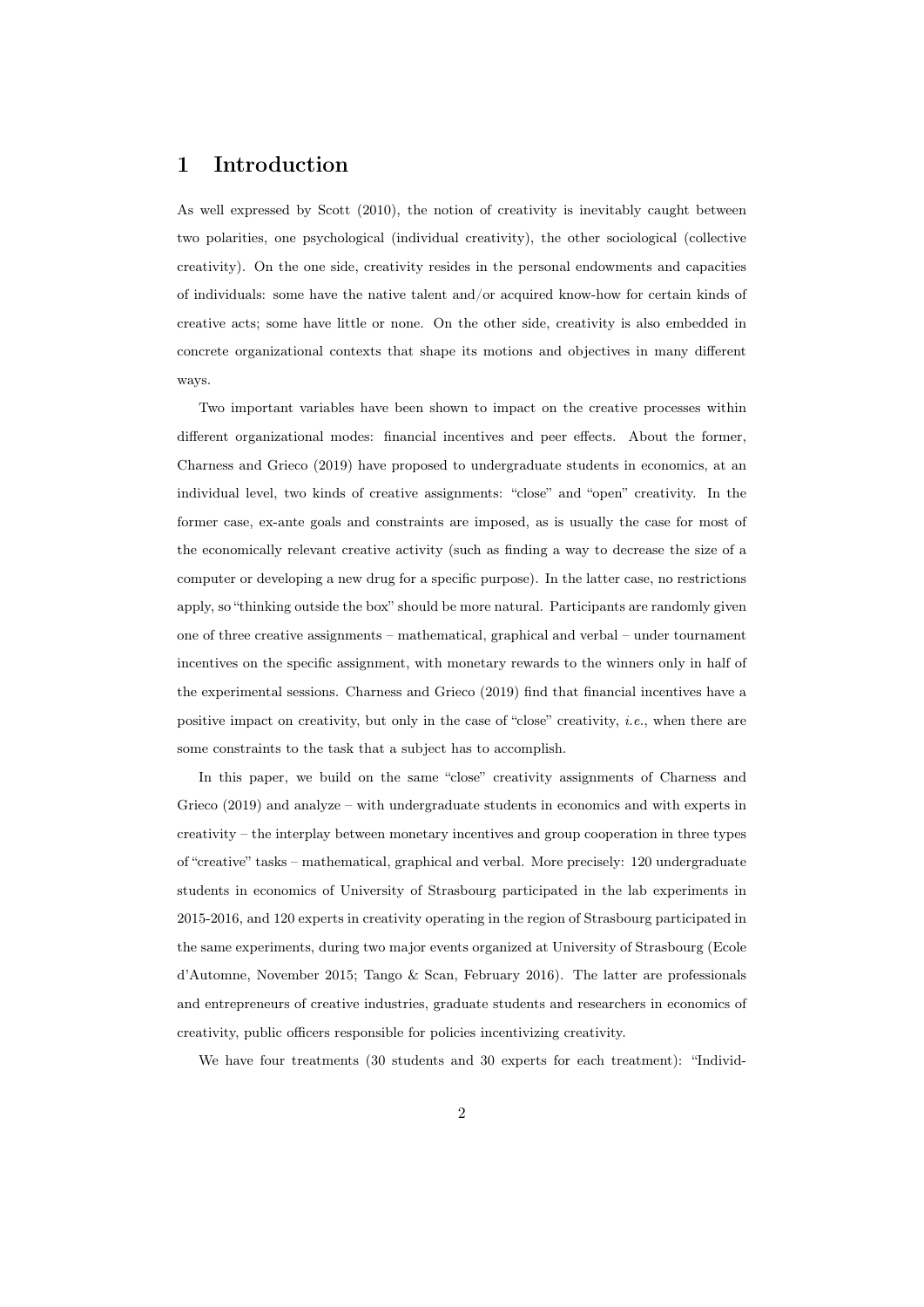ual" (Control), "Group with no monetary incentives to either cooperation and competition"  $(G-no)$ , "Group with monetary incentives to cooperation"  $(G-coop)$ , "Group with monetary incentives to cooperation and competition"  $(G\text{-}comp)$ . We introduce a novel model of intrinsic vs. extrinsic motivation to group co-working on creativity over different individual assignments. Relying on this model, we elaborate experimental hypotheses on the impact of this intrinsic motivation over individual effort and co-working in the creative assignments, and on the crowding out of the intrinsic motivation due to extrinsic motivation to group creativity.

More precisely, the first treatment manipulation  $(G-no)$  is meant to state the impact on intrinsic motivation on individual effort and co-working in the group. The second manipulation (G-coop) tests for the crowding-out of intrinsic motivation due to the introduction of explicit monetary incentives to co-working. The last manipulation  $(G\text{-}comp)$  also introduces monetary incentives to within-group competion. The combination of monetary incentives to group cooperation (profit sharing) and to group competition (group tournament) is a quite common organizational mode in creative firms. In our design, treatment G-comp is especially meant to test whether the introduction of extrinsic motivation to group competition is sufficient to compensate the extrinsic motivation to group cooperation. A greater detected level of group creativity in  $(G\text{-}comp)$  than in  $(G\text{-}coop)$  would provide further support to the existence of an intrinsic motivation to sharing ideas when dealing with creative assignments.

Indeed, we find more creativity in the Group rather than in the Individual treatment only when no monetary incentives are provided to group cooperation in the creative assignment, i.e., in G-no and G-comp but not in G-coop. Therefore, while the results of Charness and Grieco (2019) show a positive interplay between monetary incentives (extrinsic individual motivation) and "close" creativity at the individual level, we provide evidence of a negative interplay between monetary incentives and "close" creativity at the group level (intrinsic group motivation; see Festré and Garrouste 2015). Furthermore, in line with our model predictions, the latter effect is found more significant in the experimental sessions with experts in creativity than in those with undergraduate students.

Finally, psychological factors (risk attitudes) and social factors (generalized trust, city tolerance) that are usually found to stimulate creativity, in our study only impact on the creativity produced by the undergraduate students; for the experts in creativity, we only detect the theoretically predicted treatment effects. We provide an interpretation to this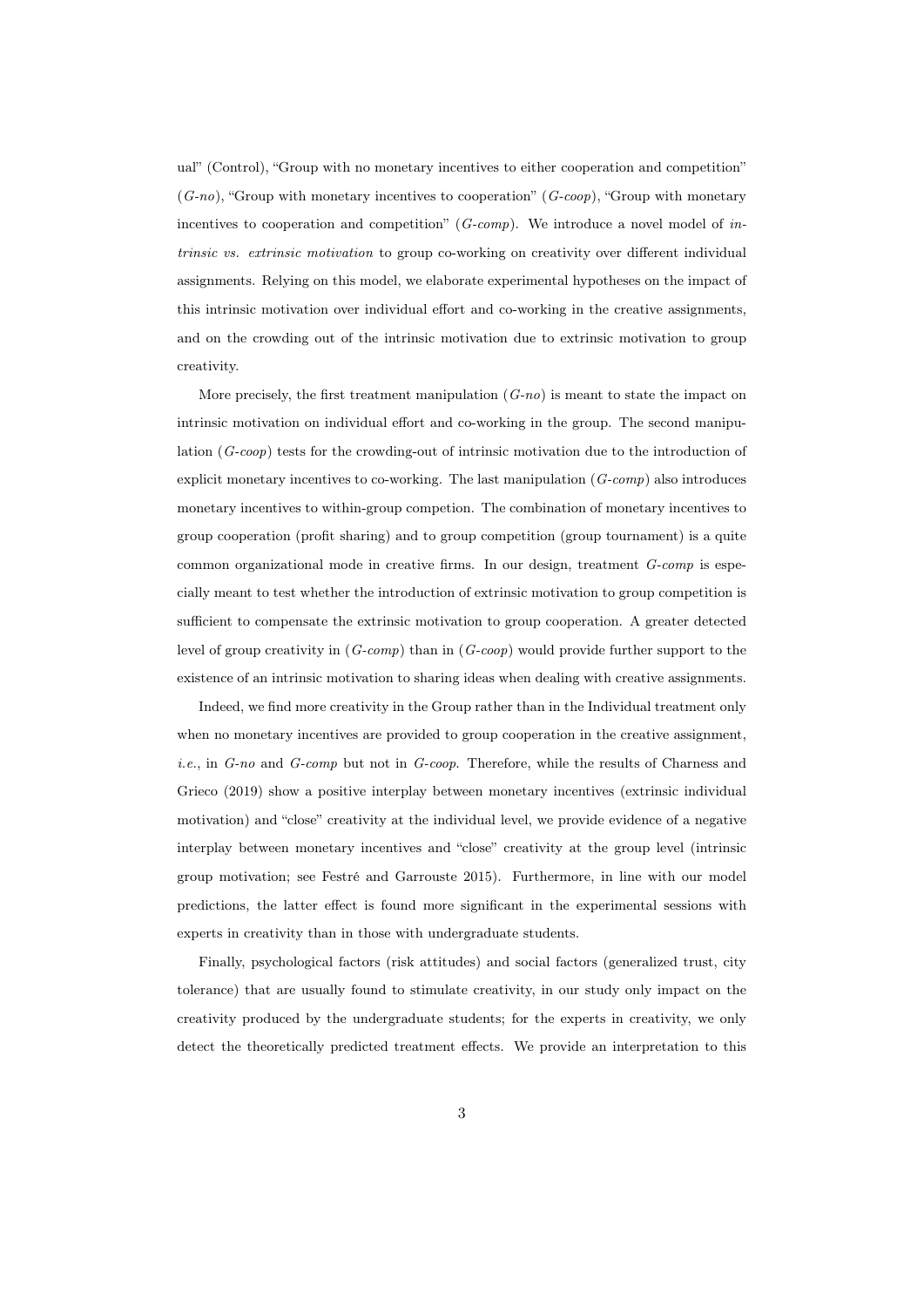result: being the experts already "creative" due to their professional activity, what matters for their (additional) group creativity is only the "right" organizational mode, *i.e.*, the one boosting their intrinsic motivation to co-working. We find two organizational modes that allow them to accomplish their own individual creative task by group co-working on creative assignments. The first one is characterized by no monetary incentives to sharing of creative ideas. The second one combines monetary incentives to cooperate with monetary incentives to compete on the creative assignments. The latter are needed to compensate the crowding out of the intrinsic motivation due to the former.

The positive theoretical test of our model highlights the importance of intrinsic motivation to group creativity especially in work environments where individual creative abilities are commonly known to be high.

The paper is organized as follows: Section 2 describes the experimental procedures and design. Section 3 presents the theoretical model and experimental hypotheses. Section 4 introduces and discusses the experimental results in the light of the theory-driven experimental hypotheses.

# 2 Experimental design

#### 2.1 Experimental procedures

The experiment has a 2x4 design, consisting in 2 types of sessions (Student sessions and Expert sessions) and 4 treatments (*Individual, Group-no, Group-coop*, and *Group-comp*). For both types of sessions, each participant was assigned to only one of the four treatments (between-subject design). Eigth pen-and-paper sessions took place between April 2015 and May 2016 with a total of 240 participants (30 subjects per session), with 120 participants being undergraduate students in economics and 120 being experts in creativity (mainly professionals and entrepreneurs of creative industries, graduate students and researchers in economics of creativity, public officers responsible for policies incentivizing creativity.).

The Student sessions took place in classrooms of University of Strasbourg during the standard academic calendar. Also the Expert sessions took place in classrooms of the same university, during two major events on creativity organized in Strasbourg (Ecole d'Automne – Creativity School in November 2015, Tango & Scan – Creativity Prize in February 2016) with experts in creativity operating in the region of Strasbourg as participants.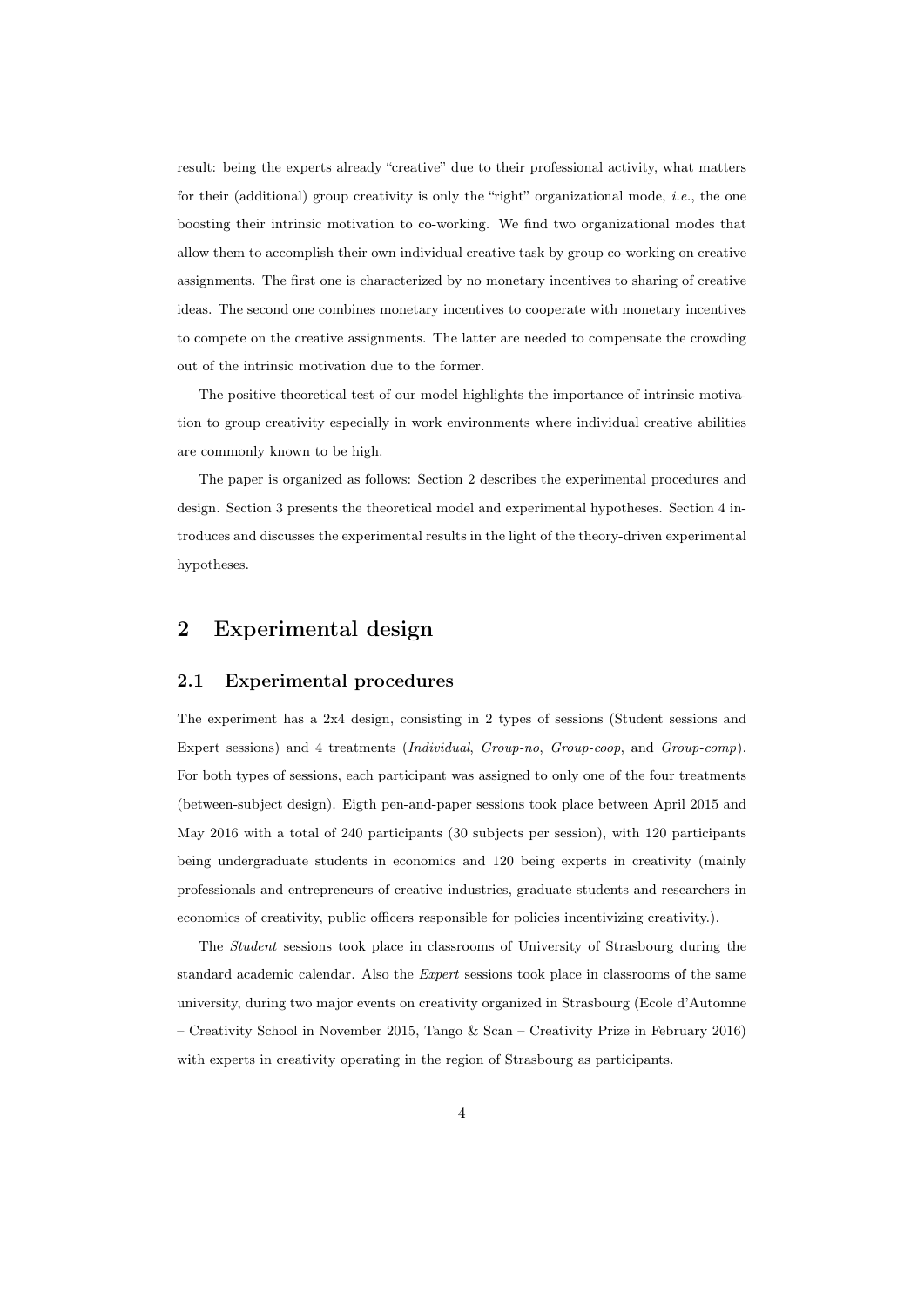All the experiments have been carried out in English, with French-speaking helpers, to cope with some possible misunderstanding in the interpretation of the instructions. The reason to run all sessions in English is because subjects could only fill in the creative tasks in English. This has allowed us to implement a full double blind procedures of task evaluation by external judges (see Section 2.4). The latter evaluated all together similar tasks filled in by subjects of different nationalities participanting in the same experiment implemented in two different countries, namely France and Vietnam (see the companion paper Attanasi et al. 2019, with sessions carried out in English, with Vietnamese-speaking helpers).

Each session had 30 participants splitted into two rooms with 15 subjects per room. Two experimenters held the session contemporaneously into the two rooms. The experiment was made of two incentivized tasks. Task 1 was intended to capture subjects' creativity. Task 2 was meant to record subjects' risk and ambiguity attitudes. A Final Questionnaire was distributed to observe their idiosyncratic characteristics, social habits and geographical features.

#### 2.2 Timeline of the experiment

Written instructions were delivered to the subjects and read aloud by the experimenter. The instructions explained that the experiment consisted into two tasks and gave rules for task 1. Task 1 asked participants to perform  $a - \text{still unknown} - \text{assignment}$  in a creative way within 15 minutes under a tournament scheme (see Section 2.3 for treatment differences). A different ID number has been allocated to each subject in the two rooms of each experimental session.

Then, task 1's sheets were distributed to the participants (one sheet per subject). There were 3 different close-creativity assignments – draw, math and verbal – same as in Charness and Grieco (2019) (see the Appendix). Each of the 30 participants was given only one assignment. More precisely, in each room each participant was allocated to only 1 out of 3 assignments, 5 people per assignment, hence 1 draw-cohort, 1 math-cohort, and 1 verbal-cohort (5 draw, 5 math, and 5 verbal per room). Within each cohort, a participant was competing on the same assignment with the other 4 unknown people having the same assignment. Each participant was given 15 minutes to complete his/her assignment in a more creative way with respect to the other 4 participants in the same cohort.

After the 15 minutes of task 1, written instructions for task 2 were delivered to the sub-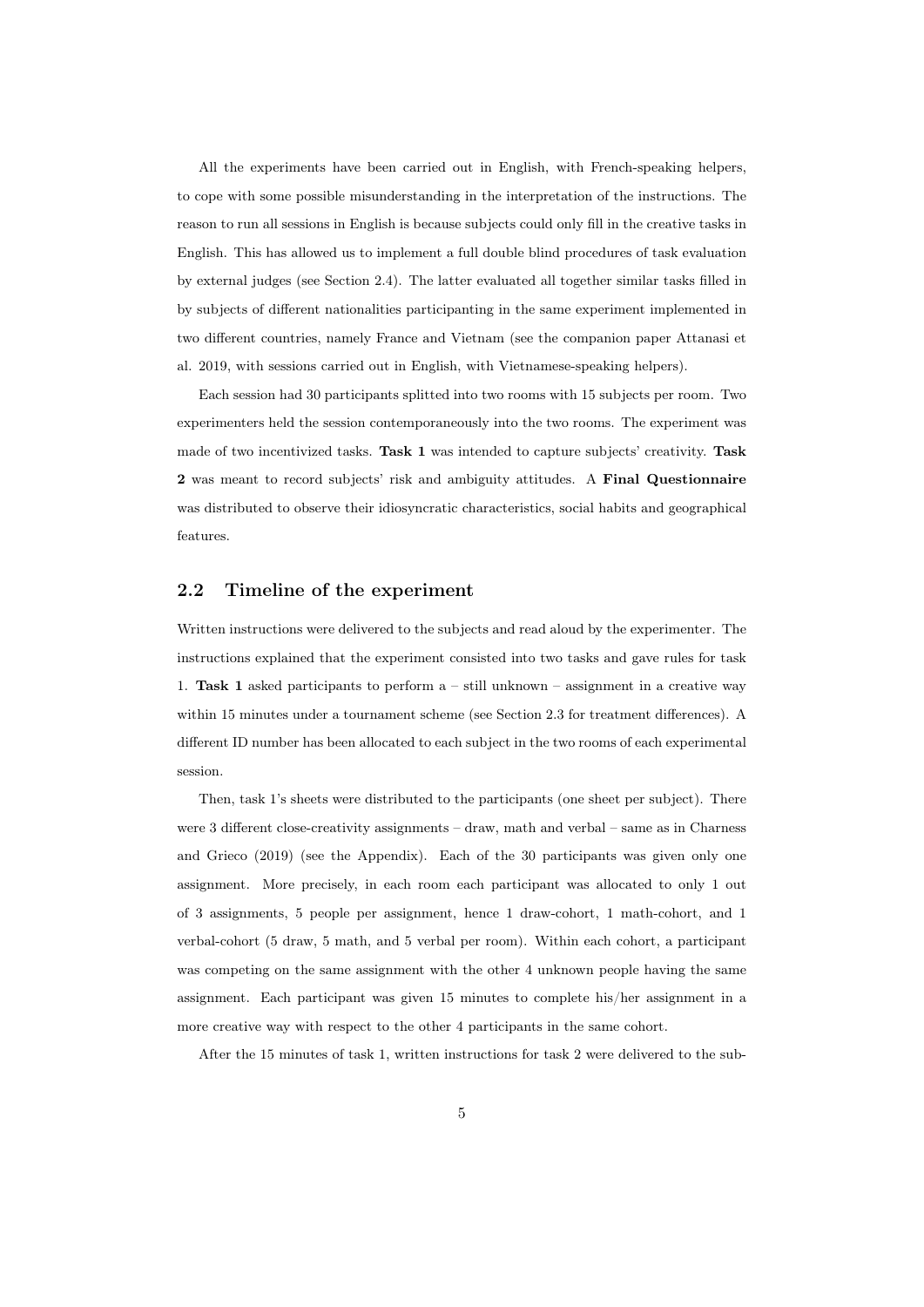jects and read aloud by the experimenter. Task 2 is the same as in Charness and Grieco (2019), i.e., the combination of the risk-elicitation task of Gneezy and Potters (1997), and the ambiguity-elicitation task of Charness and Gneezy (2010). The instructions invited participants to invest a fraction  $x \in \{0\%, 1\%, ..., 99\%, 100\%\}\$  of their (still unknown) earnings for task 1 into a lottery with *known* probabilities *(transparent urn, with*  $50\%$  probability of multiplying the invested amount by  $2.5$  times, and  $50\%$  probability of losing it), and a fraction  $y \in \{0\%, 1\%, ..., 99\%, 100\%\}\$  of the same earnings into a lottery with unknown probabilities (obscure urn, with a probability of multiplying the invested amount by 2.5 times belonging to the set  $\{0\%, 10\%, ..., 90\%, 100\%\}\)$ . The choice x represents a proxy of a subject's proneness to risk. The sign of the difference  $y - x$  represents a proxy of a subject's ambiguity attitude, with the subject showing ambiguity aversion if  $y < x$ , ambiguity neutrality if  $y = x$  and ambiguity proneness if  $y > x$ . Participants wrote down their x and y bets on the bottom of the instruction sheet of task  $2<sup>1</sup>$  $2<sup>1</sup>$  $2<sup>1</sup>$  Only one of the two urns (transparent or obscure) was randomly selected and played at the end of the experiment.

After the end of task 2, the relative creativity of each participant has been evaluated mutually-anonymously by subjects taking part in the same session, but in the other room. More precisely, each cohort received the five sheets containing the assignments of another cohort, and discussed together and agreed on the final rank. To avoid any conflict of interest and comparison with own performance in the assignment, each cohort received the five sheets of a cohort in the other room, and of a different assignment than its own.<sup>[2](#page-1-0)</sup> Before the evaluation, subjects were told that the criteria for the classification were two: the creativity demonstrated in completing the assignment, and the correspondence between the work and the (close creativity) assignment's constraints. Each cohort ranked the five assignments of the other cohort from the most creative (1st position) to the least creative (5th position), after having reached a unanimous agreement on this ranking, in line with Amabile (1982)

<sup>1</sup>An important issue raised in the experimental literature about Ellsberg-type tasks is subjects' thinking about strategic behavior and/or manipulations by the experimenter (see Schneeweiss 1973, Kadane 1992). To prevent the possibility that subjects might suspect they can be tricked on the realization of the unknown urn, we implemented a combination of three features, similar to Attanasi et al. (2014, 2018) and d'Albis et al. (2019). First, we determined the white-green tickets composition of the urn prior to the experiment. Second, subjects are assigned the same obscure urn, hence the same urn composition of white and green tickets. Third, in task 2 we let each subject choose one of two ticket colors (white or green), and indicate it on the bottom of the sheet explaining task 2. The chosen color is associated to the positive outcome for each lottery that the subject might play in task 2 (transparent urn or obscure urn). The fact that the chosen "winning" color is not the same for all subjects should prevent the possibility of strategic manipulations of the white-green tickets composition realization by the experimenter.

<sup>2</sup>More precisely, the draw-cohort of room 1 (resp., 2) evaluated the math-cohort of room 2 (resp., 1), the math-cohort of room 1 (resp., 2) evaluated the verbal-cohort of room 2 (resp., 1), and the verbal-cohort of room 1 (resp., 2) evaluated the draw-cohort of room 2 (resp., 1).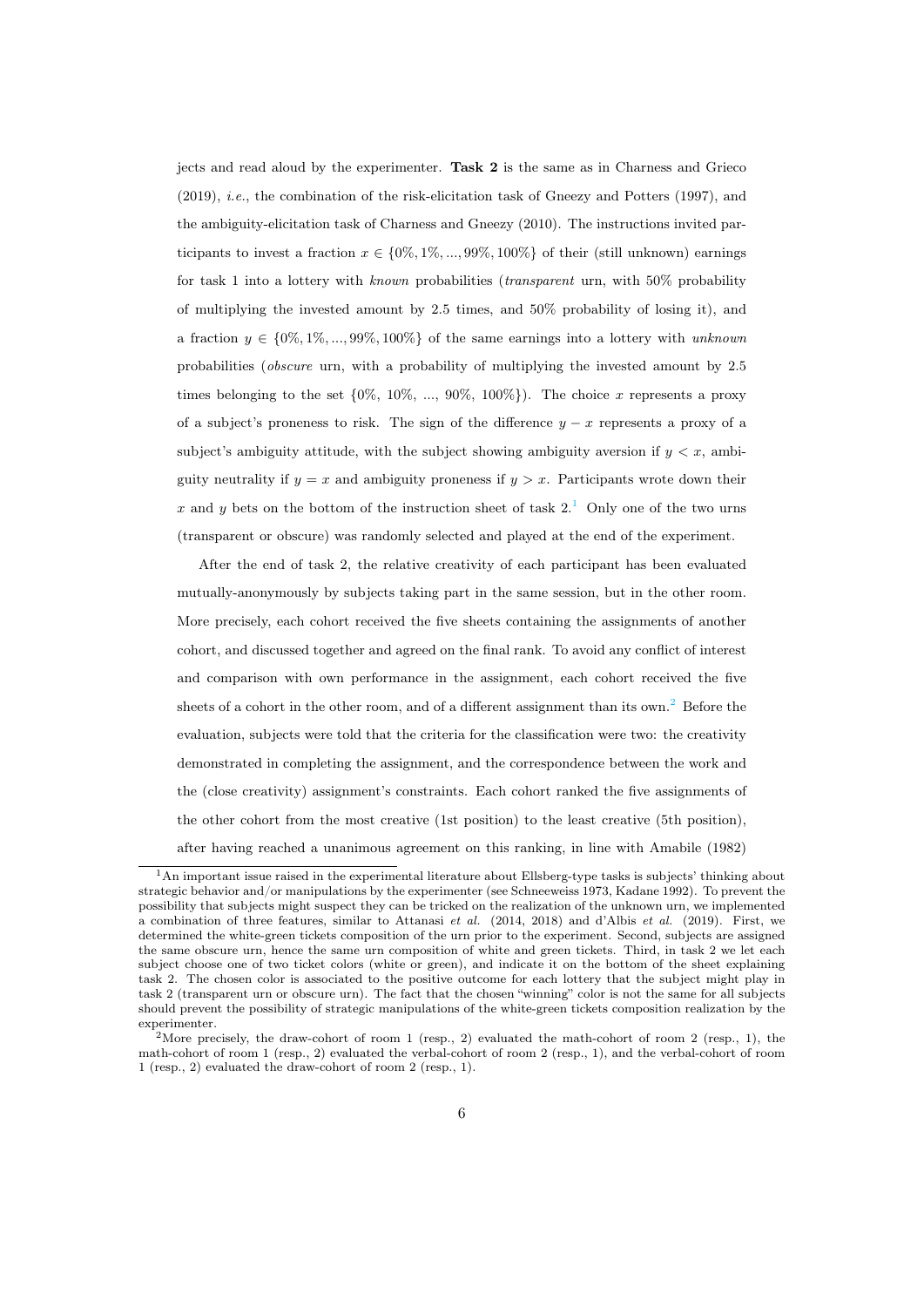stating that the idea of creativity has to be shared among evaluators.

Finally, participants received and filled-in the Final Questionnaire on their idiosyncratic characteristics, social habits and geographical features. The majority of the 30 questionnaire items come from cultural economics and economic geography literature, and can be grouped in the following categories: Demographic characteristics (gender, age, origin, place of residence, education, and job of participants); Social habits (how often they meet known or new people; how often they go to cafes, bar, pubs); Leisure habits (how often they do new things; how often they go to theater, cinema, concerts; how often they go out in the evening); Tolerance and openness (how many foreign friends they have; do they frequent places where immigrants usually go; are they tolerant towards homosexual people); Self-assessed creativity (would they define themselves as creative, definition of creativity); Social capital (do they think that most people can be trusted; how much do they trust people in general on a 0–10 scale; does a person they do not know for the fact of being from Strasbourg deserves to be trusted more than another one they do not know and who does not live in town?); City Tolerance (do they think they live in a tolerant city); Member of a cultural association (Yes or No, and mission of the association); City facilities (do you think you live in a city which offers a wide set of amenities and chances for entertainment).

When all participants completed the questionnaire, similarly to Charness and Grieco (2019), 6 over the 30 IDs have been randomly drawn sequentially from an envelop containing the 30 IDs of the experimental session. The first 3 IDs extracted have been asked to draw a ticket from the transparent urn of task 2. The second 3 IDs extracted have been asked to draw a ticket from the obscure urn of task 2. Then, the ranking and payment for task 1 was privately communicated to each subject according to the unanimous cohortclassification outcome of the evaluation process taking place at the end of task 2. For the 24/30 subjects not being randomly drawn to participate in task 2 this determined the experimental earnings (see Section 2.3 for treatment differences). For the 6/30 subjects randomly drawn to participate in task 2, the ranking in task 1, given the fractions  $x$  and  $y$ chosen in task 2, determined respectively the amounts invested in the outcome of transparent urn (first 3 subjects) and of the obscure urn (other 3 subjects). Then, 6 consecutive random draws made at the end of the experiment determined the experimental earnings for these 6 subjects. Besides the experimental earnings, all 30 subjects in a session received a 5 euro show-up fee, both in cash individually and privately. This determined an average payment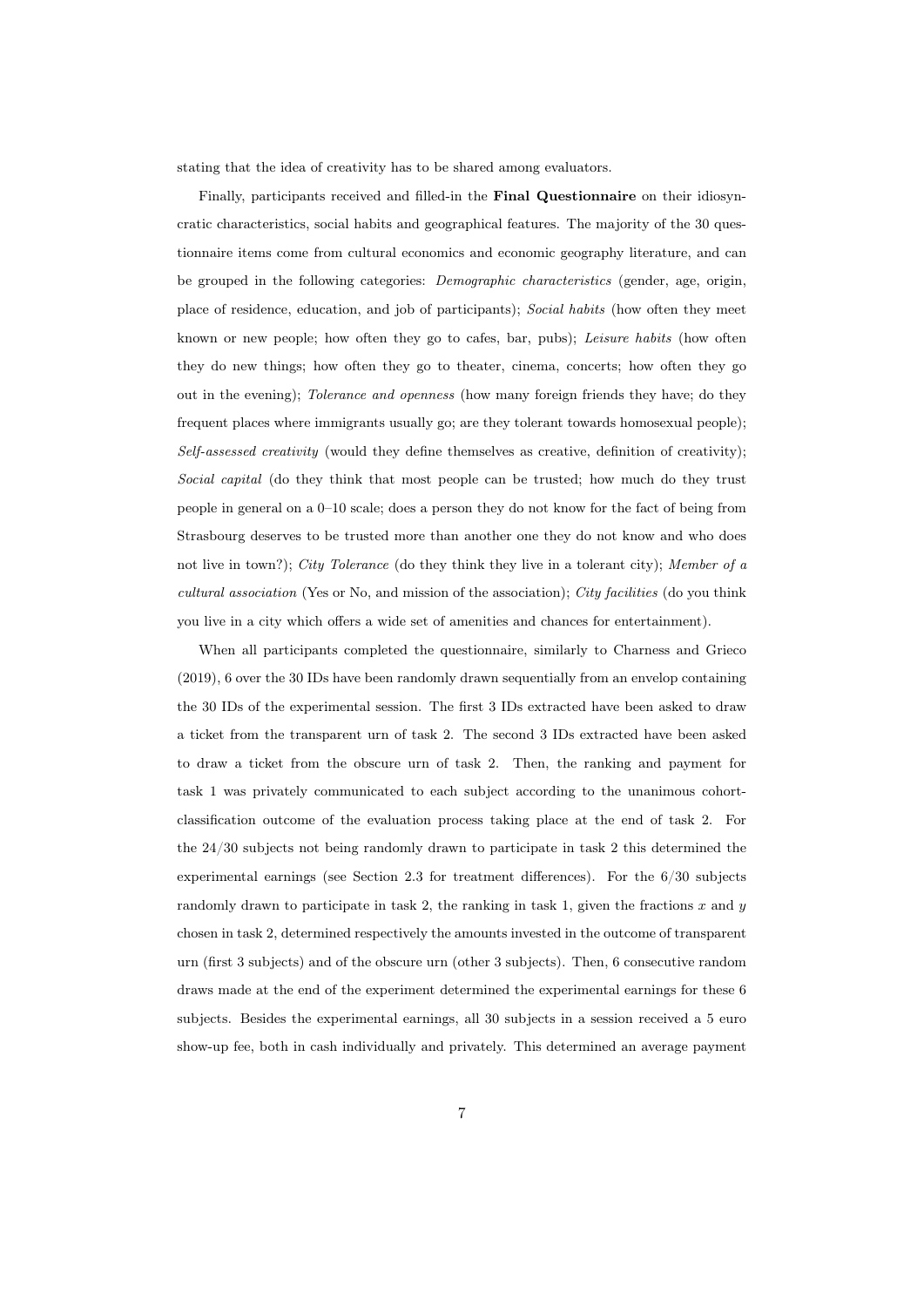of 16.25 euro, for a 75 minutes average duration of a session, including instructions reading and subjects' individual payment.

#### 2.3 The treatments

The experiment consisted in four different treatments according to four different types of organizational modes of the creative assignments in task 1. We had one individual treatment and three group treatments. For each treatment, two paper-and-pen sessions of 30 subjects each took place with a total of 60 subjects (30 students and 30 experts) per treatment.

Treatment Individual is the same as the Individual treatment of Charness and Grieco (2019) with close-creativity and financially-incentivized assignments. It consisted in asking subjects to perform individually within 15 minutes an assignment (draw, math, or verbal) in a creative manner, this assignment presenting constraints that a subject has to accomplish (see the Appendix). Subjects were sitting isolated (without having the chance to talk among them), and paid according to their individual performance only. Individual earnings were determined through a tournament scheme within each cohort: The most creative subject received a payoff of 15 euros, the least creative received a payoff of 3 euros, the three intermediate payoffs being respectively 12, 9, and 6 euros.

In the three Group treatments, the creative assignment was still individual; however, each subject was allocated to a group of 3 subjects having the chance to collaborate by talking and helping each other during the 15 minutes of task 1. More precisely, each subject performing a specific assignment (e.g., draw task) was sitting close to other two subjects performing the other two types of assignment  $(e.g., \text{ math and verbal tasks})$ . In each of the two rooms, each group of 3 subjects was sitting isolated from the other 4 groups of 3 subjects in the room. No group deliverable has been allowed, neither switch between assignments.

In treatment Group-no, individual earnings were determined as in the Individual treatment, through the same within-cohort tournament scheme.

In treatment Group-coop, individual earnings were the average of the group earnings obtained in the three separate cohort tournaments. For example, suppose that a group was made by subjects 1, 2, and 3. Subject 1 has been assigned the draw task, subject 2 the math task, and subject 3 the verbal task. Also suppose that subject 1 was ranked 3rd in his/her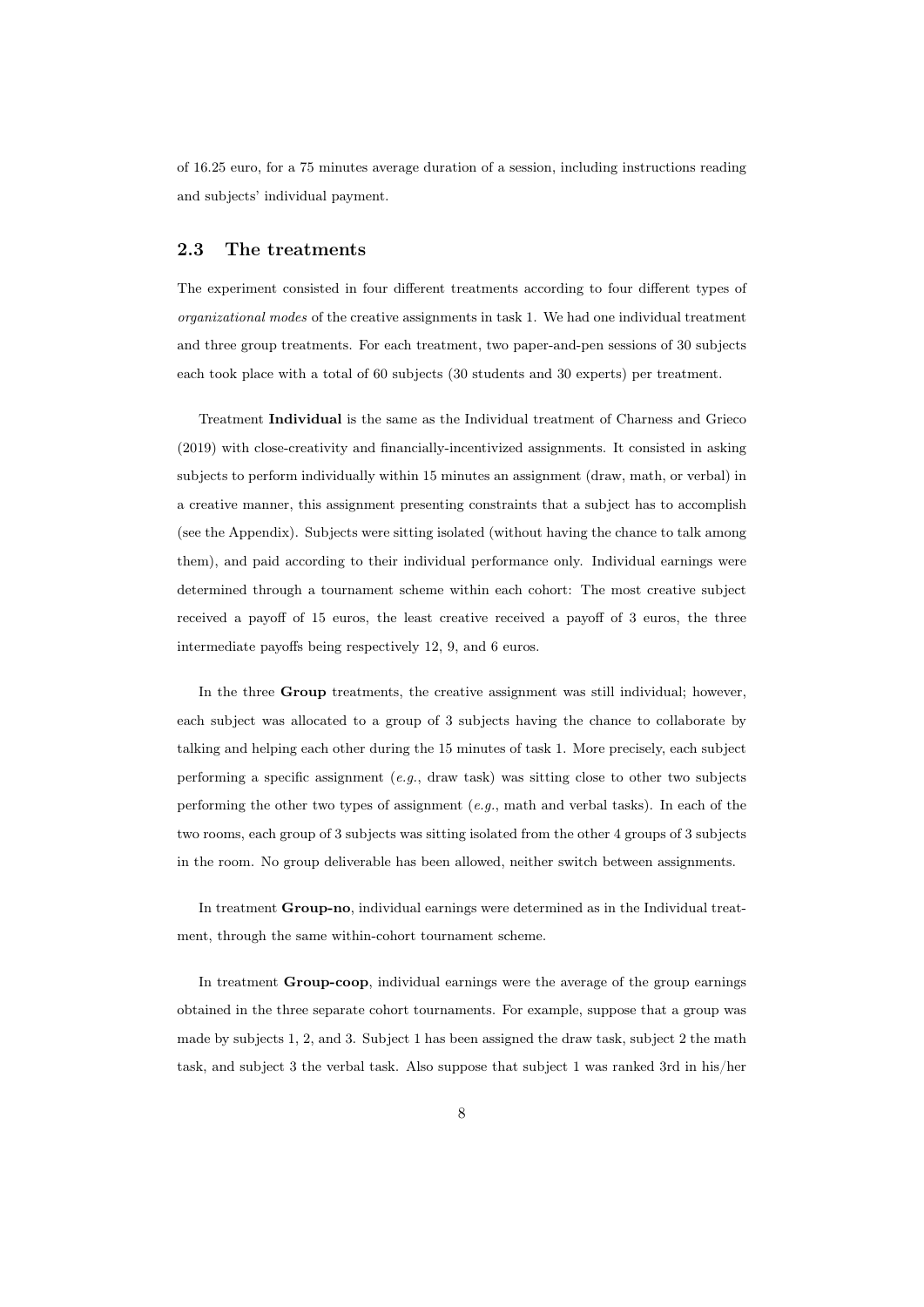draw-cohort, subject 2 was ranked 1st in his/her math-cohort, and subejct 3 was ranked 4th in his/her verbal-cohort. Therefore, subject 1 brought 9 euros, subject 2 brought 15 euros, and subject 3 broought 6 euros to the group. Each of the three subjects got, as individual earnings, the average of these three earnings, *i.e.*,  $(9 + 15 + 6)/3 = 10$  euros.

In treatment Group-comp, individual earnings were determined through within-group competition over the group earnings obtained in the three separate cohort tournaments. More precisely, in this treatment during the evaluation process each subject, besides his/her ranking within his/her cohort (implemented as in the other treatments), was also assigned by two judges being physically present at the experimental sessions (and not participating to it) a score (from 1 to 10) according to how creative his/her assignment was. The subject's ranking determined the earnings he/she brought to the group. His/her average judges' score determined which one of the three group earnings he/she was individually assigned. Consider the previous example, with subject 1 being ranked 3rd in his/her draw-cohort with an average judges' score of 8, subject 2 being ranked 1st in his/her math-cohort with an average judges' score of 6, and subejct 3 being ranked 4th in his/her verbal-cohort with an average judges' score of 7. Therefore, subject 1 brought 9 euros, subject 2 brought 15 euros, and subject 3 brought 6 euros to the group. By within-group competition over the marks, subject 1 got 15 euros, subject 2 got 6 euros, and subject 3 got 9 euros.

The last treatment replicated a common workplace situation in which each employee works in a team where he/she is responsible for a specific task, and at the end of the year/project the whole team will receive a bonus according to the success of the project, with profits being assigned among team members according to the relative individual performance within the team.

#### 2.4 Post-experimental external evaluation of creativity

As explained in Section 2.2, evaluation of task 1 within the experiment (i.e., to determine participants' earnings) was double blind, made at the end of task 2, by groups of a different classroom and creative assignment (cohort).

A few days after the last experimental session (May 2016), 4 external judges assigned a score (from 1 to 10) to each subject according to how creative his/her task-1 assignment was. This was necessary in order to obtain a measure of individual creativity for each of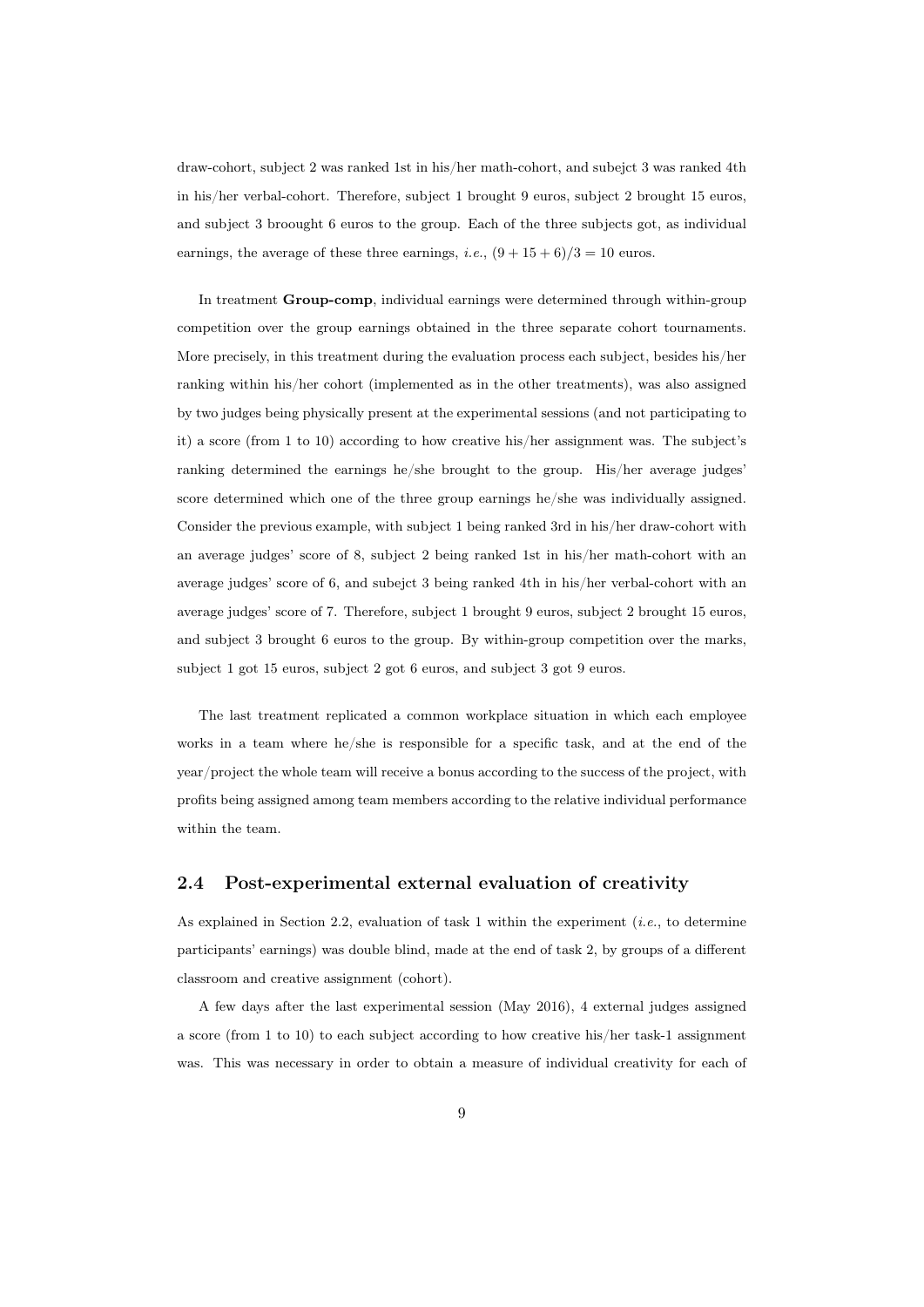the 240 participants independent of the type of session (Students or Experts) and the four treatments. This measure is the average score obtained by each participant for the creative performance in his/her task-1 assignment by the four external judges, and it represents the main object of our experimental hypotheses of Section 3, and the dependent variable of our data analysis in Section 4.

In particular, following Charness and Grieco (2019), the four judges are necessary in order not to lose one of the essential characteristics of creativity according to Amabile (1982): creativity has to be identified individually but by more than one appropriate observer. Moreover, no guiding definition of creativity was provided, since creativity is something that people can recognize by themselves (Amabile, 1982; Barron, 1965). Each task was evaluated on a 1–10 scale, being 1 the lowest possible level of creativity and 10 the highest.

The four external judges (two males, two females; two graduate students, a post-doctoral student, an artist), blind to treatments and conditions, did not know the identity of each other, and separately received a Dropbox folder invitation with 360 task-1 creative assignments, namely the 240 assignments of the experiment of this paper, and other 120 assignments of the same type of the companion paper we have mentioned in Section 2.1 (Attanasi et al. 2019). The 360 sheets were scanned in a random order and identified by a sequential number. To avoid biases due to accustomedness, two judges have been asked to evaluate the assignments starting from number 1 by following an increasing order, and the other two were asked to start from number 360 and follow a decreasing order. Each judge was given up to twelve hours to evaluate the 360 assignments and for this job he/she was paid 0.5 Euro per assignment (180 Euro in total).

# 3 Theoretical model and experimental hypotheses

#### 3.1 Definitions of creativity and intrinsic motivation

With regards to the experimental setting presented in the previuos section, we rely on three complementary definitions of creativity: i) the production of novel and useful ideas in any domain (Stein 1974; Woodman et al. 1993), which explains the fact that we propose different creative tasks, namely graphical, mathematical and verbal; ii) the definition provided by Ochse and Ochse (1990, p. 4), which acknowledges a creative person as someone who has been recognized by experts opinion as being creative (Amabile 2012), which motivates our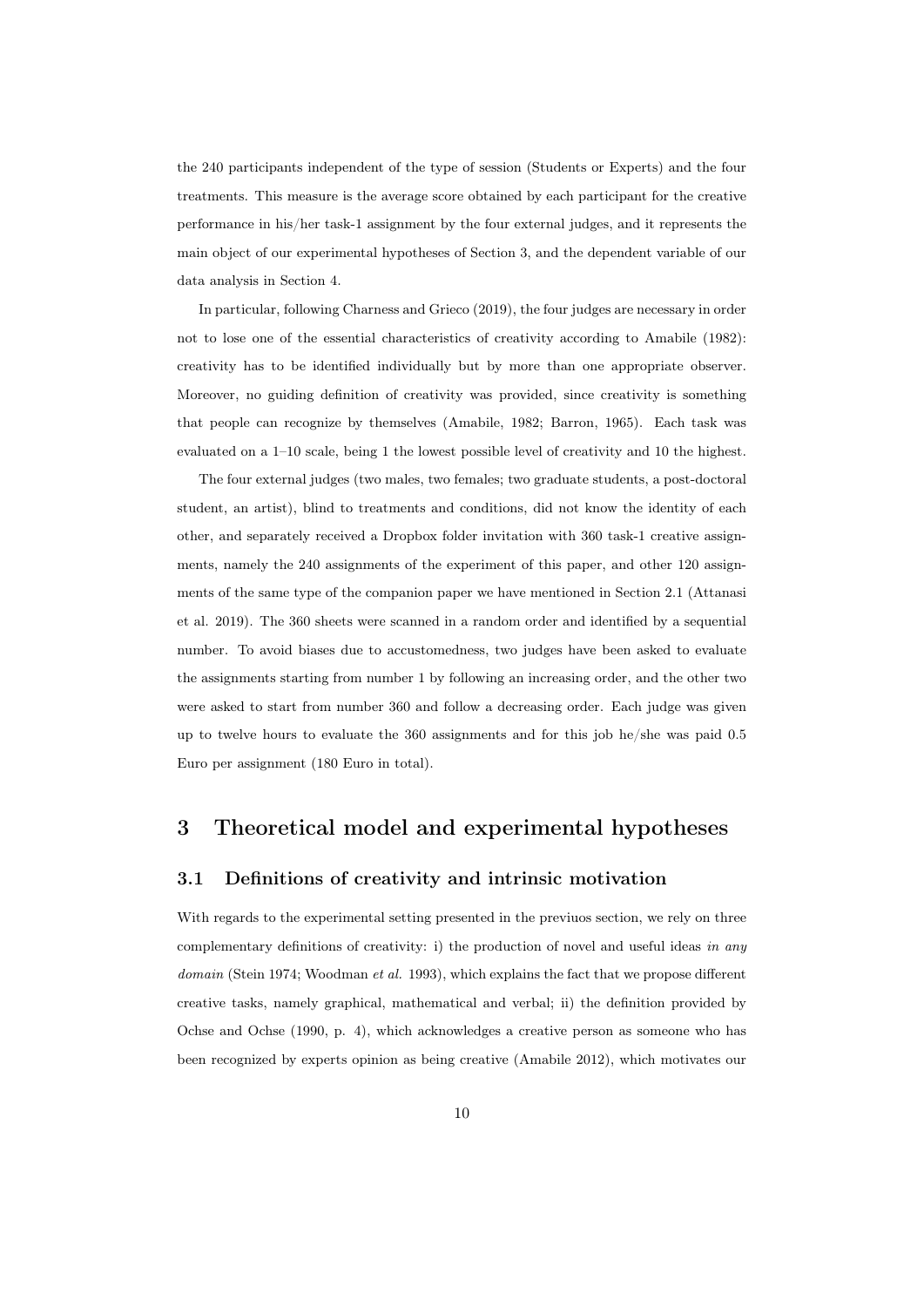choice of relying on four external judges with some experience in creative fields, coupled with Scott (2010), stating that creativity, to be so, must be recognized by the group; iii) the theory of creativity as an investment, thus stressing the role of the risk-taking attitudes, which is in line with the measurement of risk and ambiguity attitudes in task 2 of our experiment.

With respect to Charness and Grieco (2019) and previous theoretical and behavioral models of creativity, the new ingredient of our framework is the *interplay between intrinsic* and extrinsic motivation to group creativity. Empirical evidence shows that individual creativity is linked to intrinsic motivation  $(e.g.,$  Eisenberger and Shanock 2003). We assume that intrinsic motivation to be creative is boosted by the group working in the creative tasks: in the group treatments there is an intrinsic motivation to cooperate in the assignments (help the other two members by sharing creative ideas on each other's assignment). We also assume that group extrinsic motivation (group monetary incentives) crowds out intrinsic motivation (see, e.g., Benabou and Tirole 2003). Finally, in line with the intuition that group extrinsic motivation to cooperate is detrimental to intrinsic motivation while group extrinsic motivation to compete is not, we assume that the crowding out occurs in the case of group payoff sharing (treatment Group-coop, with individual payoff equal to average group payoff) than in the case of within-group payoff competition (treatment Group-comp, with within-group tournament on the creative score in the individual task).

In the next subsection we present the theoretical model that relies on the above mentioned assumptions, by distinguishing between the case of complete information of subjects' high creative ability (Expert sessions) and the case of incomplete information of subject's creative ability (Student sessions).

#### 3.2 A model of intrinsic motivation to group creativity

Call  $c_j$  subject j's creative ability. Suppose that it can only take two values  $c_j \in \{0,1\}$ , with  $c_j = 0$  indicating a non-creative subject and  $c_j = 1$  indicating a creative subject.<sup>[3](#page-1-0)</sup> We assume that in the Student sessions  $c_j$  is not known to the other experimental participants, since in these sessions there is common knowledge that every participant is an undergraduate stundent in Economics, which does not say much about a participant's creative ability. In the Expert sessions,  $c_i$  is commonly known to be equal to 1 for each experimental participant.

<sup>&</sup>lt;sup>3</sup>The conclusions of our analysis also hold for the continous case  $c_j \in [0,1]$ , with  $c_j = 1$  indicating the highest level of creative ability in the population.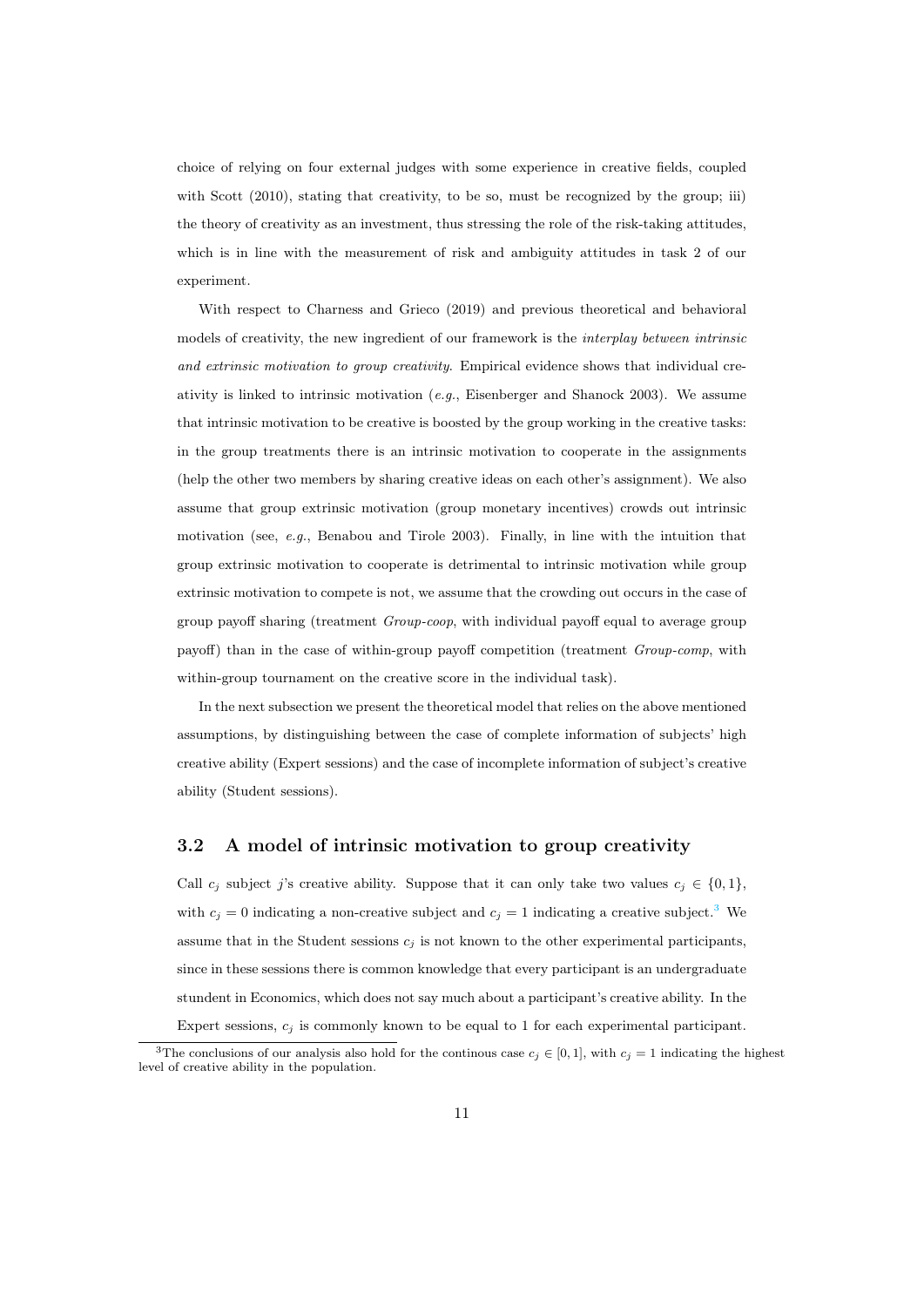Call  $e_i \in [0, 1]$  player j's effort in the creative assignment.

The expected monetary payoff of player  $j, m_j$ , positively depends on the creativity shown in the assignment after the 15 minutes of work, which in turn is assumed increasing in the individual creative ability  $c_j$  and effort  $e_j$  in the assignment. We also assume a positive interplay between effort and creative ability, *i.e.*,  $\left(\frac{\partial^2 m_j}{\partial e_j \partial c_j}\right) > 0$ .

We disentangle  $m_j$  into  $m_j^i$ —the payoff arising because of the individual creative ability  $c_j$  and effort  $e_j$ —and  $m_j^g$ —the payoff arising because of group collaboration in j's creative task. Both payoffs positively contribute to the expected monetary payoff, *i.e.*,  $m_j = m_j^i + m_j^g$ , and are uncertain, because of the tournament scheme and — in the group treatments also of the group interaction.

As regards the latter, in all treatments but the *Individual* treatment, subject  $j$  is assigned to a group of 3 members, who can talk to each other while completing their different creative assignment (resp., draw, math, and verbal). Call  $t_i$  the percentage of time subject j uses to talk with the other two subjects in his/her group during the 15-minute creative task, thereby sharing creative ideas:  $t_j = 0$  indicates a subject who essentially works alone and in isolation, while  $t_j = 1$  indicates a subject using all his/her 15-minute time to talk and share ideas with the other two. We assume  $m_j^g$  to be boosted by both  $t_j$  and  $t_{-j}$ , the latter representing the percentage of time the other two subjects in the group use to talk with subject j.

Furthermore,  $m_j^g$  is increasing in  $c_{-j}$ , the creative ability of the other group members talking with j thereby sharing ideas about j's assignment. We also assume that  $m_j^g$  depends on  $e_{-j}$ , the other subjects' creative effort, although, by design, a subject cannot physically intervene with his/her pen on the paper assignment of another one. However, we interpret a subject's creative effort  $e_i$  as the whole creative mental effort he/she exerts during the 15 minutes of task 1. Hence, we implicitly assume that a subject exerts the same level of effort  $e_j$  in his/her assigned individual task and in the task of the other group members, if he/she decides to spend time to share ideas with them, *i.e.*, in the case  $t_j > 0$ . Therefore, the convex cost of effort,  $(e_j)^2/2$ , represents the cost of the individual effort exerted in all group assignments, which shrinks to the individual effort exerted in one's own assignment if  $t_j = 0$ . The latter holds by construction in the *Individual* treatment.

Finally, we assume that  $j$  has social preferences in the sense of an **intrinsic motivation** to group creativity: he/she gets additional utility from the creativity generated on the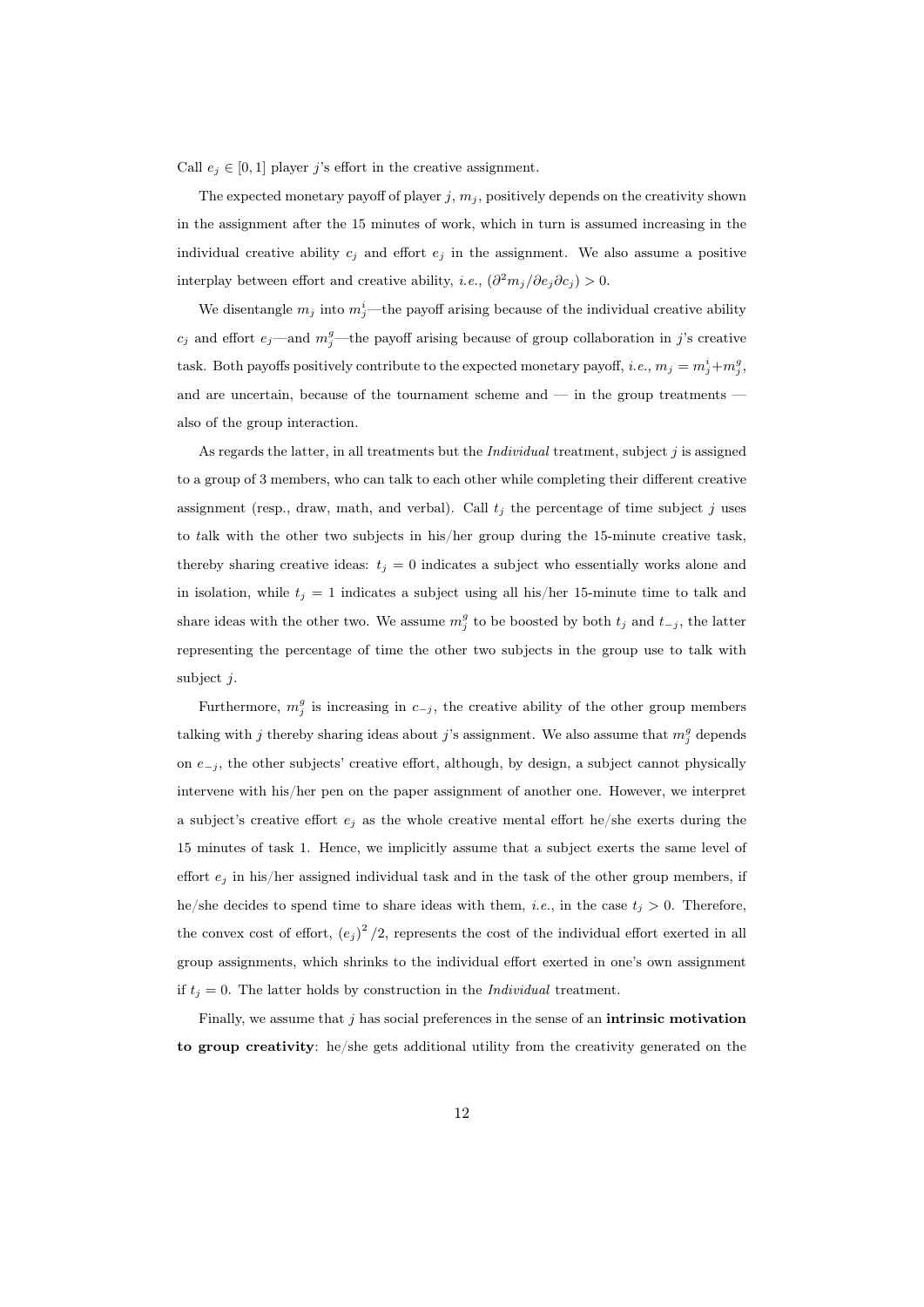assignments of the other two group members,  $-j$ , by talking with them. Recall that the creativity shown in  $-j$ 's assignment positively impacts on  $-j$ 's monetary payoff through the tournament scheme. Thus, we model j's intrinsic motivation to group creativity through j's utility being increasing in  $m_{-j}^g$ , the monetary payoff of the other group members due to j's sharing ideas on their creative task. As above for  $m_j^g$  increasing in  $c_{-j}$ , we assume that  $m_{-j}^g$  positively depends on j's creative ability, besides  $-j$ 's effort. To simplify the functional form of the utility, we further assume that j's contribution to the monetary payoffs from his/her creative ability and effort is a convex linear combination of the individuallygenerated payoff,  $m_j^i(c_j, e_j)$ , and the one generated by collaboration in group creativity,  $[m_{-j}^g(c_j, e_j) + t_{-j} \cdot m_j^g(c_{-j}, e_{-j})]$ , with weights  $(1 - t_j)$  and  $t_j$ , respectively. Notice that, due to j's intrinsic motivation,  $m_{-j}^g(c_j, e_j)$  positively impacts on j's utility independently of  $t_{-j}$  (time spent to talk by the other two subjects in j's group). Conversely, to generate  $m_j^g(c_{-j}, e_{-j})$ , an interaction between  $t_j$  and  $t_{-j}$  is needed.

<span id="page-13-0"></span>With all this in mind, the generalized version of subject  $j$ 's utility function is given by:

$$
u_j(e_j, e_{-j}, t_j, t_{-j}|c_j) = (1 - t_j) \cdot m_j^i(c_j, e_j) + t_j \cdot [m_{-j}^g(c_j, e_j) + t_{-j} \cdot m_j^g(c_{-j}, e_{-j})] - \frac{e_j^2}{2} (1)
$$

Eq. [\(1\)](#page-13-0) represents the trade off between group "competition" and "cooperation" in the three creative tasks within a group. Competing means using the available time for individual work on one's own task (lower  $t_i$ ). Cooperating means using the available time to share ideas with the other group members (higher  $t_j$ ). Each player chooses  $e_j$  and  $t_j$  in order to maximize  $u_j$  in eq. [\(1\)](#page-13-0), knowing his/her own creative ability  $c_j$ . The other group member's creative ability  $c_{-j} \in \{0,1\}$  is unknown in the *Student* sessions and commonly known to be  $c_{-j} = 1$  in the *Expert* sessions.

Let us now determine the equilibrium values  $e_j^*$  and  $t_j^*$  in each treatment. First, we focus on the *Student* sessions, where  $e_j^*$  and  $t_j^*$  also depend on j's beliefs about  $c_{-j}$ .

<span id="page-13-1"></span>In the **Individual** treatment,  $t_j = t_{-j} = 0$  by construction. In fact, absent a group, j cannot talk with the other group members  $(t_j = 0)$  and the other group members cannot talk with j  $(t_{-j} = 0)$  during the 15 minutes of the assignment. Therefore, eq. [\(1\)](#page-13-0) reduces to

$$
u_j(m_j, c_j, e_j) = m_j^i(c_j, e_j) - (e_j)^2 / 2
$$
\n(2)

where neither extrinsic nor intrinsic motivation to group collaboration creativity is possible.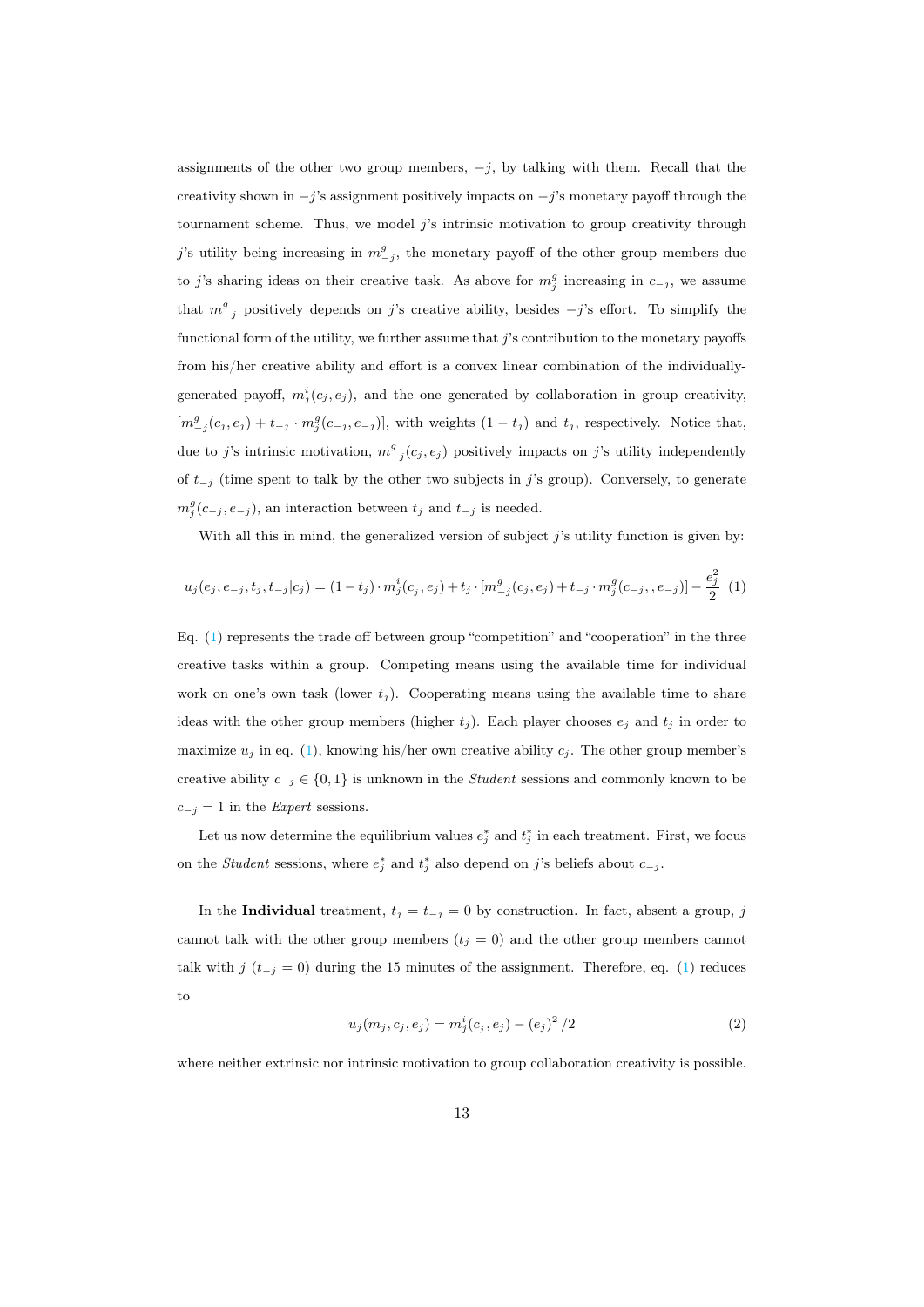<span id="page-14-0"></span>The FOC for  $(2)$  with respect to  $e_i$  leads to

<span id="page-14-2"></span>
$$
e_j^{ind} = \frac{\partial m_j^i}{\partial e_j^{ind}} \tag{3}
$$

Deriving [\(3\)](#page-14-0) with respect to the creative ability, due to the assumption  $\left(\frac{\partial^2 m_j}{\partial e_j \partial c_j}\right) > 0$ , we get the standard result that the creative effort is increasing in the creative ability.

In treatment **Group-no**, we rely on eq.  $(1)$ , with intrinsic motivation to group collabo-ration. The FOCs for [\(1\)](#page-13-0) with respect to  $e_j$  and  $t_j$  lead respectively to

$$
e_j^{intr} = \frac{\partial m_j^i}{\partial e_j^{intr}} + t_j^{intr} \cdot \left(\frac{\partial m_{-j}^g}{\partial e_j^{intr}} - \frac{\partial m_j^i}{\partial e_j^{intr}}\right)
$$
(4)

<span id="page-14-1"></span>and

$$
m_j^i(c_j, e_j^{intr}) = m_{-j}^g(c_j, e_j^{intr}) + t_{-j} \cdot m_j^g(c_{-j}, e_{-j})
$$
\n(5)

where  $e_j^{intr} > 0$  is determined in equilibrium from [\(5\)](#page-14-1) by comparing the individual payoff a subject gets by working alone on his/her own task  $m_j^i$  (cost) and the sum of the individual payoffs the other two group members get and the individual payoff he/she gets because of group collaboration (benefit). The latter depends on  $t_{-j}$ , *i.e.*, the time spent in group collaboration by the other two group members. Note that in the Expert treatments where it is common knowledge that  $c_j = c_{-j} = 1$ ; then,  $m_j^i(c_j, e_j^{intr}) = m_j^g(c_{-j}, e_{-j}^{intr})$  in equilibrium, and the right-hand side of [\(5\)](#page-14-1) is greater than the left-hand side, because of the intrinsic motivation  $m_{-j}^g(c_j, e_j^{intr}) > 0$ . Therefore, we have the corner solution  $t_j^{intr} = 1$  for each j. Comparing [\(4\)](#page-14-2) to [\(3\)](#page-14-0), we get that  $e_j^{intr} > e_j^{ind}$  if the subject's intrinsic motivation is strong enough, *i.e.*,  $\left(\frac{\partial m_{-j}^g}{\partial e_j^{intr}} - \frac{\partial m_j^i}{\partial e_j^{intr}}\right)$  $\} > 0$  in the right-hand side of [\(4\)](#page-14-2). In other words, the increase in the other group members' payoffs due to the subject's creativity is greater than the one he/she would have gotten had he/she used time  $t_j$  to work on his/her assignment in isolation. In that case, the size of the positive difference  $(e_j^{intr} - e_j^{ind})$  is greater in the Expert than in the Student sessions, since in the former it is  $t_j^{intr} = 1$ , due to complete information about  $c_j = 1$  for each j. This ultimately boosts the average creativity level in the Group-no with respect to the Individual treatment.

<span id="page-14-3"></span>In the Group-coop treatment, each subject in the group is paid the average group payoff

$$
\bar{m}_j(c_j, e_j) = \frac{1}{3} \sum_{j=1}^3 m_j(c_j, e_j) = \frac{1}{3} \sum_{j=1}^3 [m_j^i(c_j, e_j) + m_j^g(c_{-j}, e_{-j})]
$$
(6)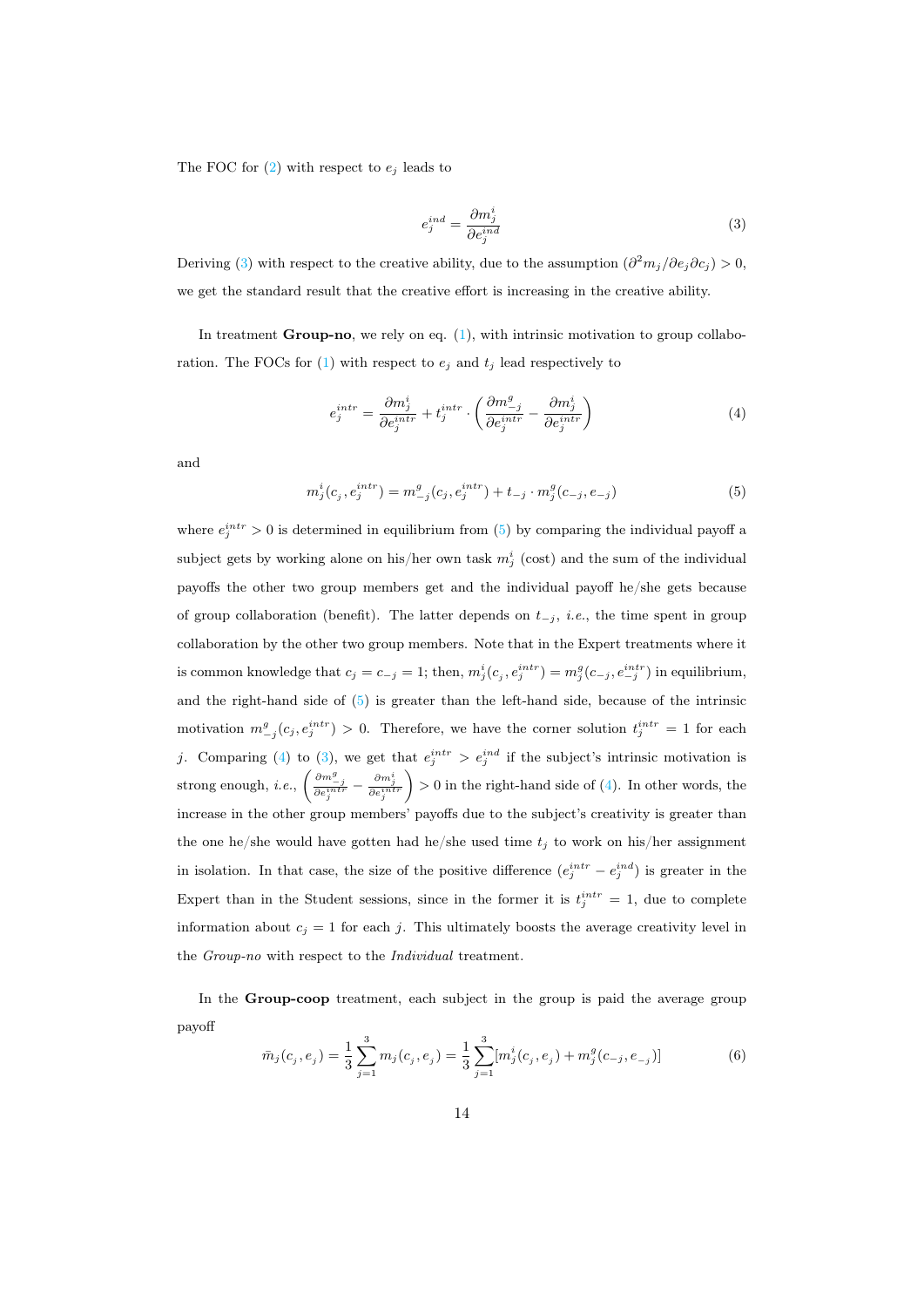Therefore, group collaboration leads to an increase in one's own average payoff. Following Benabou and Tirole (2003), we assume that this crowds out intrinsic motivation. Therefore, the utility function introduced in eq. (1) shrinks to

<span id="page-15-0"></span>
$$
u_j(e_j, e_{-j}, t_j, t_{-j}|c_j) = (1 - t_j) \cdot \bar{m}_j^i(c_j, e_j) + t_j \cdot t_{-j} \cdot \bar{m}_j^g(c_{-j}, e_{-j}) - \frac{e_j^2}{2}
$$
(7)

where, from eq. [\(6\)](#page-14-3),  $\bar{m}_j^i(c_j, e_j) = \frac{1}{3} \sum_j m_j^i(c_j, e_j)$  is the average individually accrued payoff, and  $\bar{m}_j^g(c_{-j}, e_{-j}) = \frac{1}{3} \sum_j m_j^g(c_{-j}, e_{-j})$  is the average payoff accrued through group collaboration. Note that  $\bar{m}_j^i(c_j, e_j) + \bar{m}_j^g(c_j, e_j)$  is the right-hand side of eq. [\(6\)](#page-14-3). Then, the FOCs for  $(7)$  with respect to  $e_j$  and  $t_j$  lead respectively to

<span id="page-15-1"></span>
$$
e_j^{coop} = (1 - t_j^{coop}) \cdot \frac{\partial \bar{m}_j^i}{\partial e_j^{coop}}
$$
\n
$$
(8)
$$

<span id="page-15-2"></span>and

$$
\bar{m}_j^i(c_j, e_j^{coop}) = t_{-j} \cdot \bar{m}_j^g(c_{-j}, e_{-j})
$$
\n(9)

Comparing  $(8)$  to  $(4)$  for the equilibrium effort, and  $(9)$  to  $(5)$  for the equilibrium shared time, it is easy to check that  $e_j^{coop} < e_j^{intr}$  and  $t_j^{coop} < t_j^{intr}$ , respectively. This ultimately reduces the average creativity level in the Group-coop with respect to the Group-no treatment. The size of the negative difference  $(e_j^{coop}-e_j^{intr})$  is greater in the Expert than in the Student sessions. In fact, due to complete information about  $c_j = 1$  for each j, it is  $t_j^{coop} = 1$ , i.e., using time to talk with commonly-known creative subjects in the group is profitable, which, absent intrinsic motivation to group creativity, shrinks the effort  $j$  puts in helping the other group members in their assignment, thereby reducing  $e_j^{coop}$ . Since also in treatment Group*no* it is  $t_j^{intr} = 1$ , the size of the negative difference  $(e_j^{coop} - e_j^{intr})$  increases with respect to the Student sessions, where instead  $t_j^{coop} < 1$  and  $e_j^{intr} < 1$ , depending on j's beliefs on  $c_{-j}$ .

Finally, in the Group-comp treatment, each subject brings to the group a prize by within-cohort competition (*i.e.*, within draw-cohort, math-cohort, and verbal-cohort). Then, these three prizes are assigned according to within-group competition. Hence, within-group cooperation increases the average group payoff  $\bar{m}_i$ , since it increases the size of each prize a subject brings to the group from within-cohort competition by his/her side. However, at the same time it decreases (resp., increases) the probability that  $j$  will get the highest (resp., lowest) of the three prizes, due to less within-group competition. Therefore, intrinsic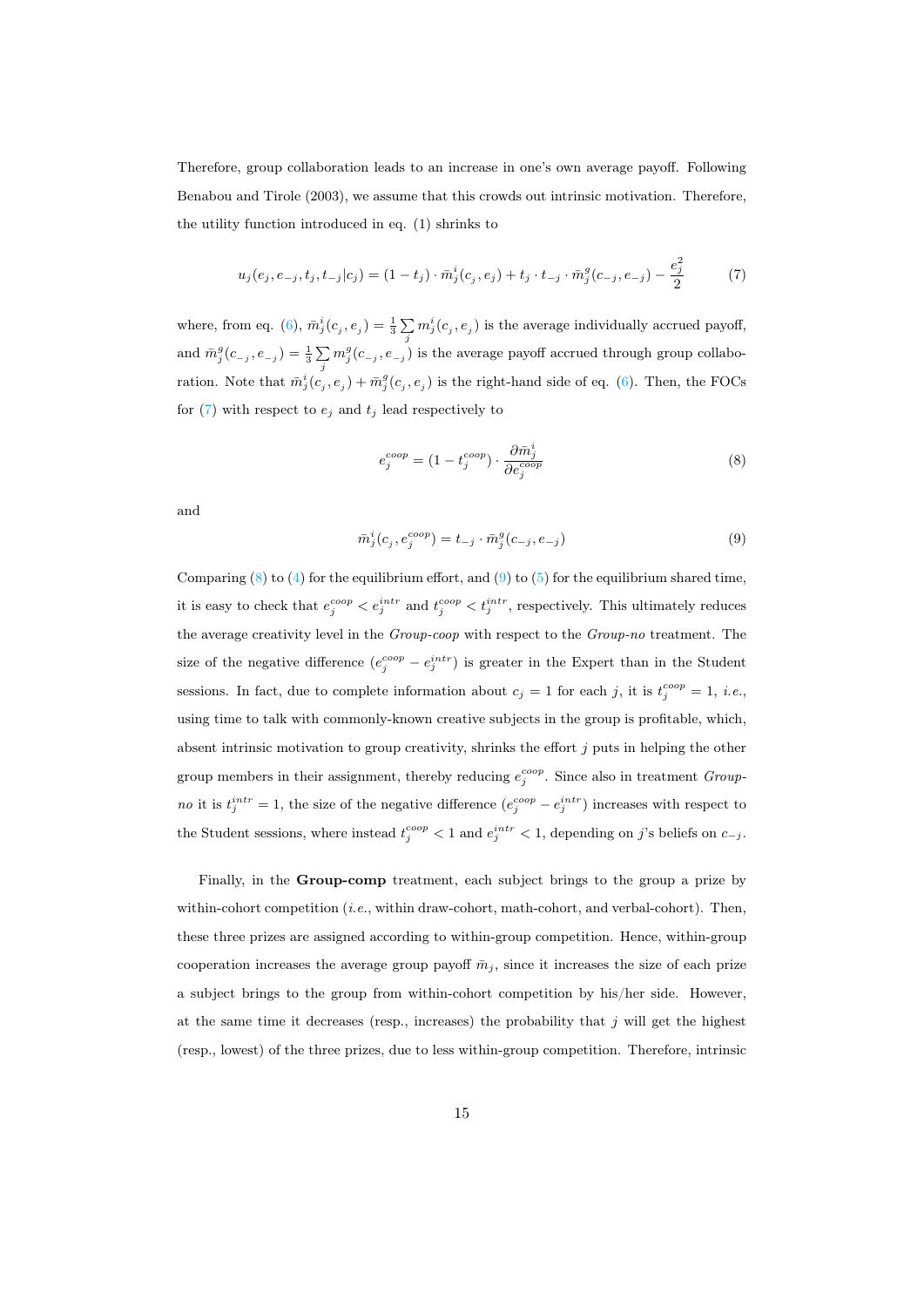motivation is needed to establish full within-group cooperation, since a subject has to accept that helping other group members in their own assignment could ultimately lead to a lower individual payoff. With all this in mind, the net effect of the Group-comp vs. Groupcoop manipulation is the re-introduction of intrinsic motivation to group collaboration. Therefore, a good approximation of j's utility function in this treatment is eq.  $(6)$  where  $t_j \cdot \bar{m}_{-j}^g(c_j, e_j)$  adds to the right-hand side. In fact, by using his/her own time to help other group members, j ultimately increases the other group members' payoff (eventually to the detriment of his/her own). Then, the FOCs of the extended version of  $(6)$  with respect to  $e_j$  and  $t_j$  lead respectively to

<span id="page-16-0"></span>
$$
e_j^{comp} = (1 - t_j^{comp}) \cdot \frac{\partial \bar{m}_j^i}{\partial e_j^{comp}} + \frac{\partial \bar{m}_j^g}{\partial e_j^{comp}} \tag{10}
$$

<span id="page-16-1"></span>and

$$
\bar{m}_j^i(c_j, e_j^{comp}) = \bar{m}_{-j}^g(c_j, e_j^{comp}) + t_{-j} \cdot \bar{m}_j^g(c_{-j}, e_{-j})
$$
\n(11)

Comparing [\(10\)](#page-16-0) to [\(8\)](#page-15-1) for the equilibrium effort, and [\(11\)](#page-16-1) to [\(9\)](#page-15-2) for the equilibrium shared time, it is easy to check that  $e_j^{comp} > e_j^{coop}$  and  $t_j^{comp} > t_j^{coop}$ , respectively. This ultimately increases the average creativity level in the Group-comp with respect to the Group-coop treatment. The size of the positive difference  $(e_j^{comp} - e_j^{coop})$  is greater in the Expert than in the Student sessions, due to  $t_j^{comp} = t_j^{coop} = 1$  in the former sessions.

#### 3.3 Experimental hypotheses

Our theory-driven experimental hypotheses rely on the model presented in Section 3.2. All experimental hypotheses concern treatment differences about the average score obtained by experimental participants for the creative performance in their task-1 assignment. This average score is the result of the indepedent evaluation made by the four experimental judges after the end of all experimental sessions (see Section 2.4 for the details). We call Creativity that average score obtained by an experimental participant. We have checked that  $j$ 's postexperimental score represents a good approximation of his/her experimental earnings from task 1, due to a significant correlation between the former and  $m_i$ .

The first experimental hypothesis compares average Creativity between treatments Individual and Group-no, due to intrinsic motivation to co-working in the creative assignments that characterizes the latter treatment.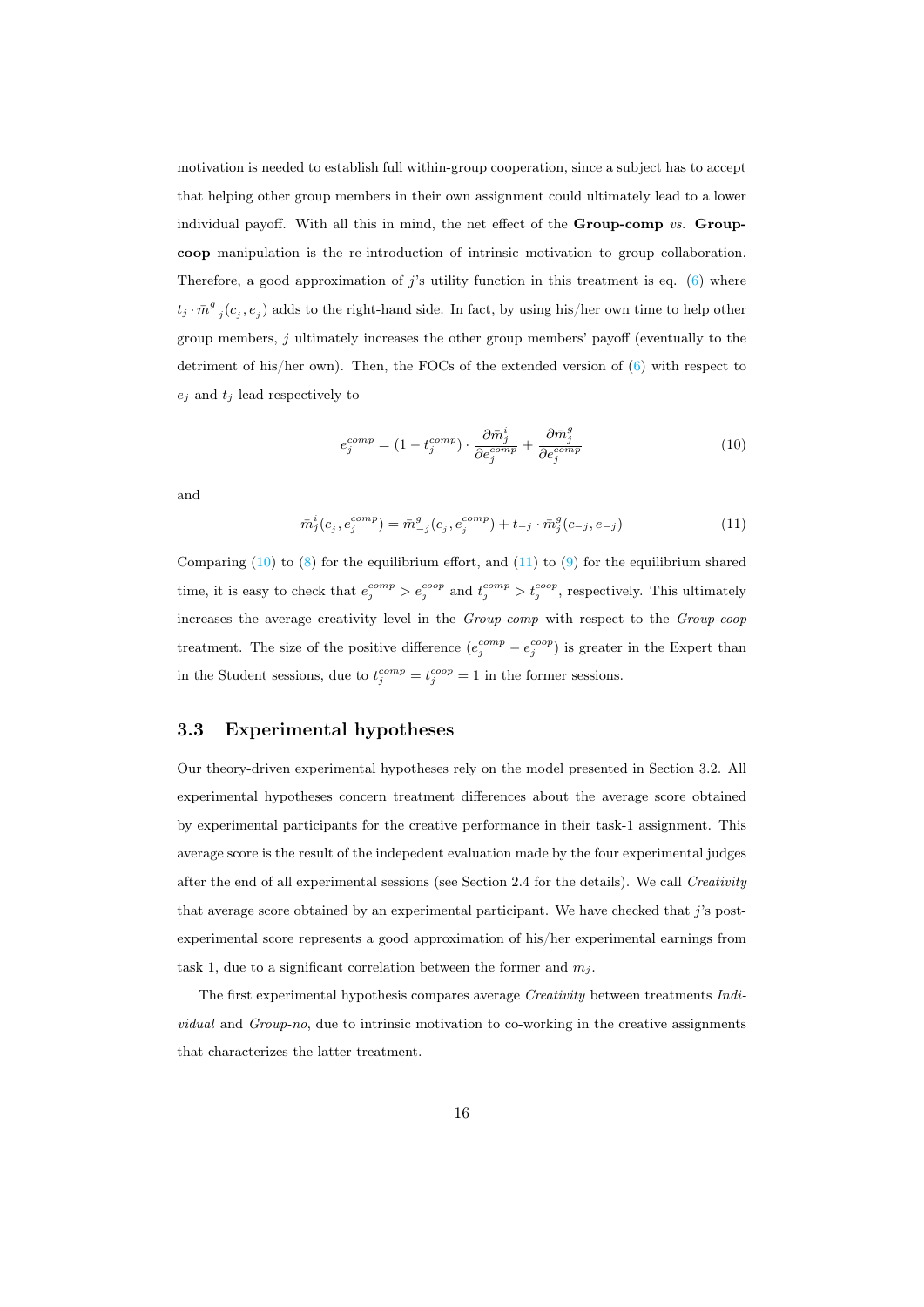H.1 Average Creativity is significantly higher in Group-no treatment than in the Individual treatment.

The second experimental hypothesis compares average Creativity between treatments Group-no and Group-coop, relying on the assumption that extrinsic motivation to group cooperation introduced in the latter treatment crowds out the intrinsic motivation.

H.2 Average Creativity is significantly higher in Group-no treatment than in Groupcoop treatment.

The third experimental hypothesis compares average Creativity between treatments Group-coop and Group-comp. It relies on the assumption that the extrinsic motivation to compete (introduced in treatment Group-comp) counterbalances the extrinsic motivation to cooperate (common to both treatments), thereby re-establishing the intrinsic motivation to co-working on creative ideas.

H.3 Average Creativity is significantly higher in Group-comp treatment than in Groupcoop treatment.

The last experimental hypothesis concerns the increased saliency in the Expert sessions of the treatment differences in H1–H3, due to common knowledge of high individual creative abilities in the Expert sessions vs. incomplete information of this feature in the Student sessions.

H.4 The treatment differences about average Creativity hypothesized in H.1–H.3 are more salient in the Expert than in the Student sessions.

### 4 Results

#### 4.1 Dependent variable: Judges' evaluation of creativity

Table [2](#page-24-0) provides information about the Cronbach Alpha test for the consistency of external evaluations among the four judges for the 240 assignments of our experimental subjects (120 students, 120 experts). The four evaluations exhibited a very good degree of correlation (Cronbach's alpha = 0.7989). This correlation is very high also if we include the remaining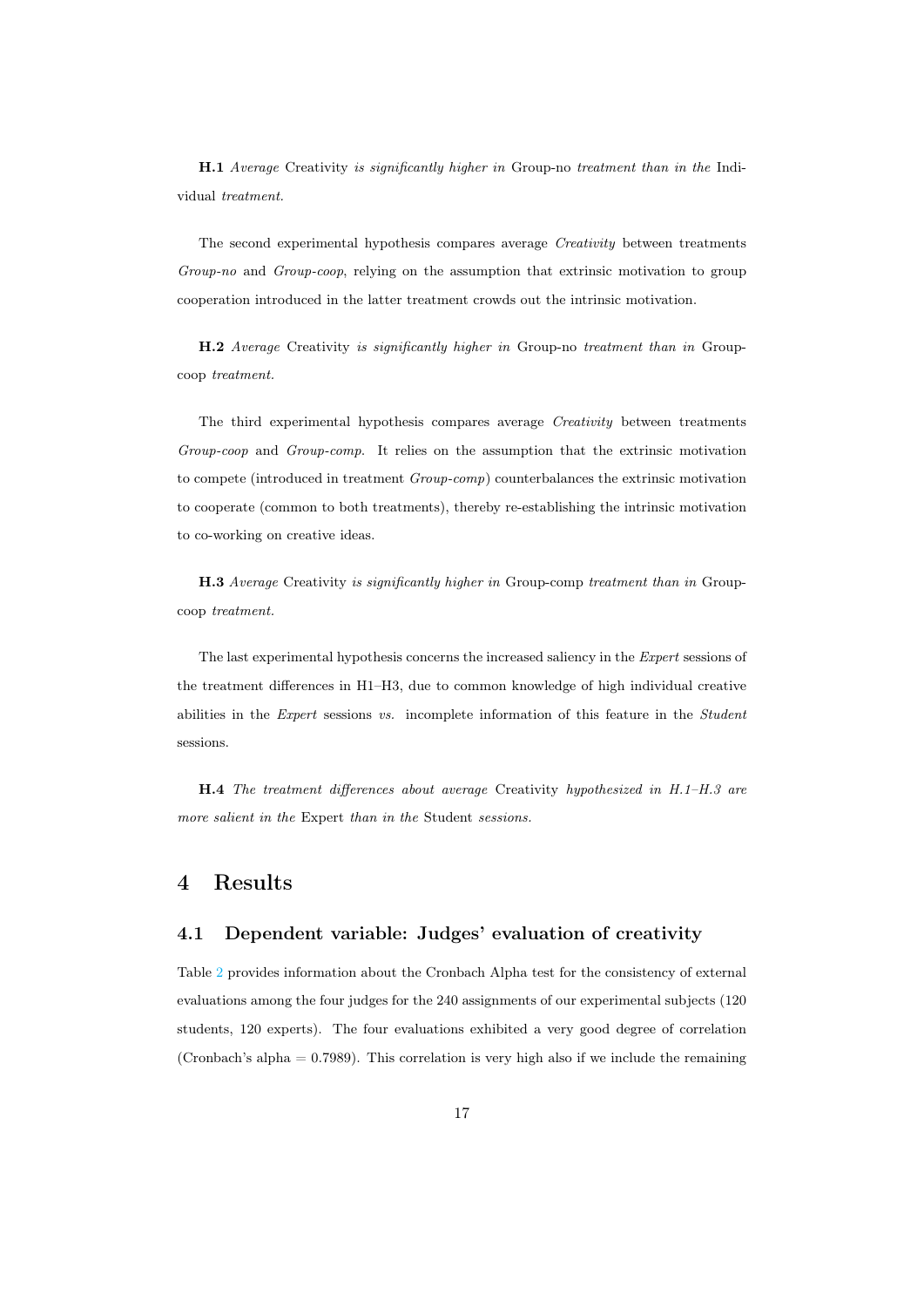120 assignments the four referees were evaluating (Cronbach's alpha = 0.7975 by considering all the 360 assignments, i.e., also those made in Vietnam and analyzed in Attanasi et al. 2019). With this in mind, we call the average of the four judges' evaluation of a subject's assignment as his/her Creativity. The latter will be the dependent variable of our data analysis in Section 4.2.3.

| Judges     | item-test<br>correlation | item-rest<br>correlation | average interim<br>alpha<br>correlation |        |
|------------|--------------------------|--------------------------|-----------------------------------------|--------|
| Judge 1    | 0.8010                   | 0.6291                   | 0.4863                                  | 0.7396 |
| Judge 2    | 0.8393                   | 0.6931                   | 0.4460                                  | 0.7072 |
| Judge 3    | 0.7625                   | 0.5675                   | 0.5269                                  | 0.7696 |
| Judge 4    | 0.7561                   | 0.5575                   | 0.5337                                  | 0.7744 |
| Test scale |                          |                          | 0.4982                                  | 0.7989 |

Table 1: Cronbach Alpha and Related Statistics

#### 4.2 Explanatory variables

Recall that all experimental hypotheses presented in Section 3.3 concern treatment differences about the average Creativity of subjects in task-1 assignment. Therefore, our main explanatory variables are the three group-treatment dummies Group-no, Group-coop, and Group-comp, which take value 1 if a subject participated in the experiment in a Group treatment, respectively under a no, coop, or comp monetary incentive scheme. Treatment Individual is the control category.

Before presenting the results on the determinant of Creativity in Section 4.3, we present the other explanatory variables of our analysis, *i.e.*, those that are not theory-driven but could anyway be important determinants of creativity according to the literature in experimental economics (Task 2), or in social/cultural economics and economic geography (Final Questionnaire).

#### 4.2.1 Task 2: Risk and ambiguity attitudes

Recall that in task 2 we measure risk and ambiguity attitudes by means of two incentivized questions (Gneezy and Potters 1997 for risk attitude; Charness and Gneezy 2010 for ambiguity attitude). Participants had to make an investment choice of the unknown award for the previously performed task 1. In particular, in the Gneezy-Potters' task, each subject was asked to indicate the percentage x from  $0\%$  to  $100\%$  of his/her tournament award that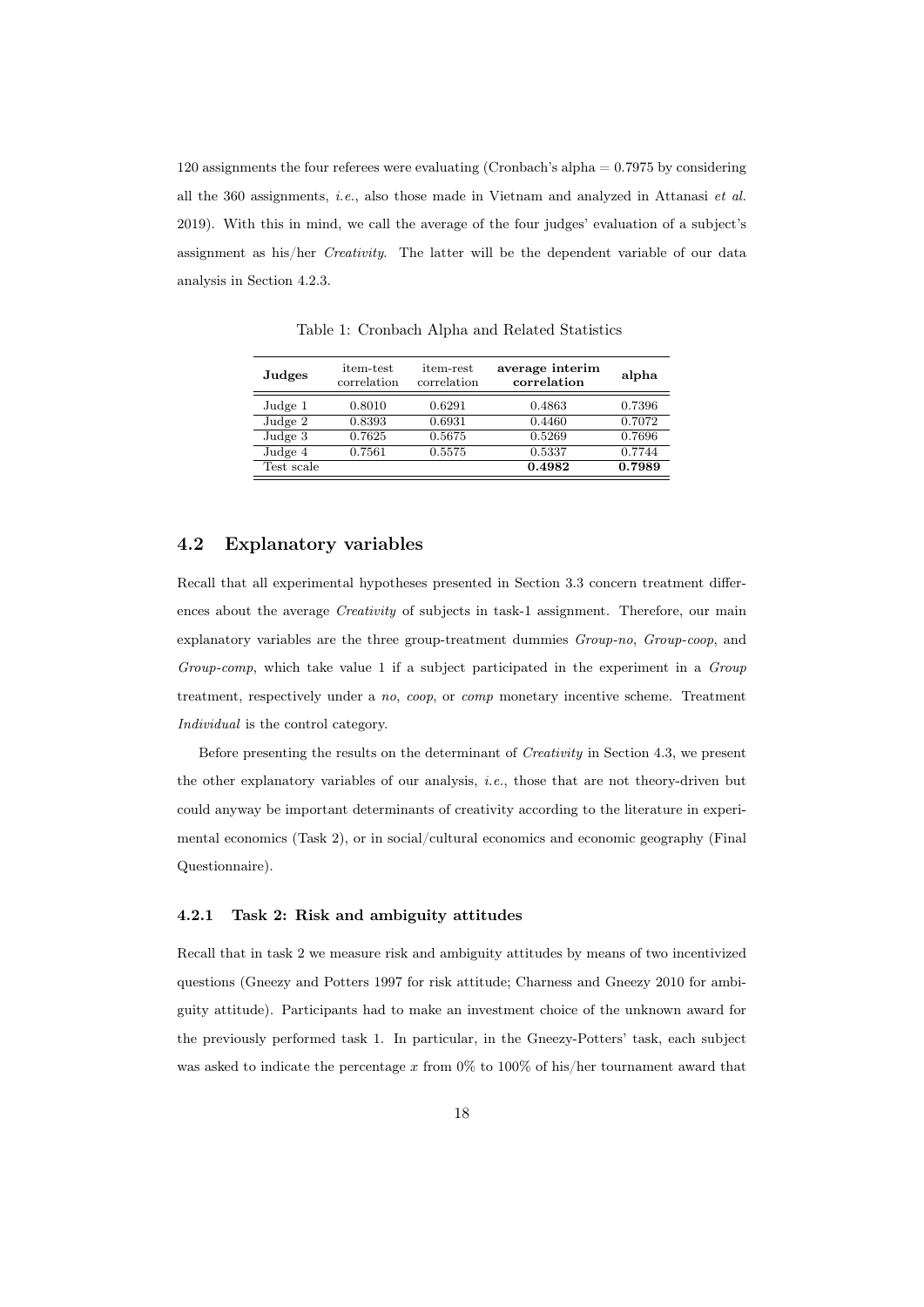he/she wanted to invest, knowing that there were 50% chances of receiving 2.5 times the invested amount and 50% of losing the invested amount. In the Charness-Gneezy's task, the same question about investment percentage y was asked, this time under unknown probabilities of the good – receiving 2.5 the invested amount – and the bad – losing the invested amount – state of the world.

From the Gneezy-Potter's risky task, we create the variable called Risk Aversion, which is the opposite sign of the invested percentage  $x$ . From the Charness-Gneezy's ambiguous task, we create the dummy variable Ambiguity Aversion, which is 1 for those participants that selected a lower percentage of investment at the ambiguous task than in the risky task  $(i.e., y < x)$ , and 0 otherwise.

#### 4.2.2 Final Questionnaire

Recall that the questionnaire distributed at the end of the experiment contained 30 items borrowed from social/cultural economics and economic geography literature. The majority of them have been used for the cultural and geographical comparison of Creativity between France and Vietnam in the companion paper Attanasi et al. (2019). Here we present those used in the analysis of this paper. They can be grouped in four categories:

Demographic characteristics. Gender takes value 0 when the subject is male and 1 when is female. Origin takes value 1 if the participant is originary from Strasbourg, *i.e.*, the place where the experiment was run, and 0 otherwise.

Individual attitudes. Self-assessed Creativity: We ask the subject whether he/she defines him/herself as creative, non-creative, or he/she does not know. This variable takes value 1 if the subject answers the question affirmatively and 0 otherwise. Leisure Activities: We ask the subject how often does he/she go to the cinema, theater or to concerts. We assign value 1 if he/she declares to attend at least two or three times a week, and 0 otherwise (*i.e.*, if he/she declares to attend once a month or less than once a month). Homosexual Friends takes value 1 if the subject declares to have homosexual friends, and 0 otherwise. This can be considered as a variable to measure openness to different sexual orientations of individuals.

Social attitudes. Social Activities. We ask the subject how often does he/she meets his/her friends in his/her free time, and how often does he/she go out in the evening. We assign value 1 if he/she indicates that he/she goes out in the evening and meets his/her friends at least two or three times a week. We assign value 0 when he/she responds to at least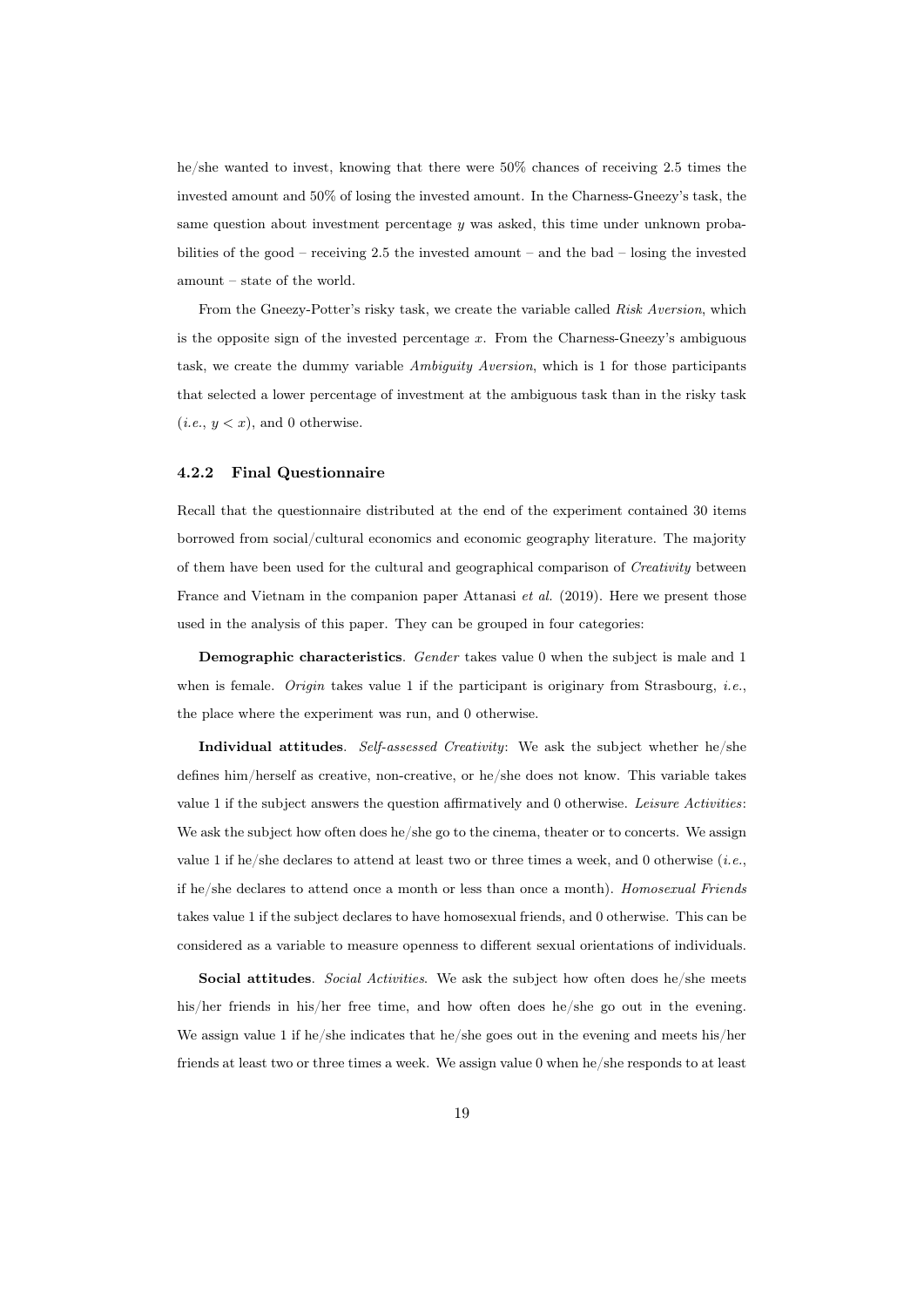one of the two previous questions saying once a month or less than once a month. Cultural Association Membership takes value 1 if the subject belongs to any cultural association and 0 otherwise.

Social beliefs. Generalized Trust takes value 1 if the subject thinks that in general most people can be trusted and 0 if he/she thinks that distrusting them is better. City tolerance takes value 1 if the subject thinks that the city he/she lives in is tolerant, and 0 otherwise.

#### 4.3 Test of experimental hypotheses

Figure 1 reports the average Creativity of the 240 subjects in our experiment, disentangled by treatment, by pooling Students and Experts (i.e., 60 subjects per treatment). Dotted lines indicate treatment differences significant at the 10% level. Dashed lines indicate treatment differences significant at the 5% level. Continuous lines indicate treatment differences significant at the 1% level. Significant differences are stated according to a t-test of pairwise comparison of average Creativity across treatments.





Figure 1 shows that H1 (Group-no vs. Individual) is verified (difference significant at the 5% level), thereby suggesting that intrinsic motivation to group collaboration does increase the average individual creativity. Therefore, the following result can be stated.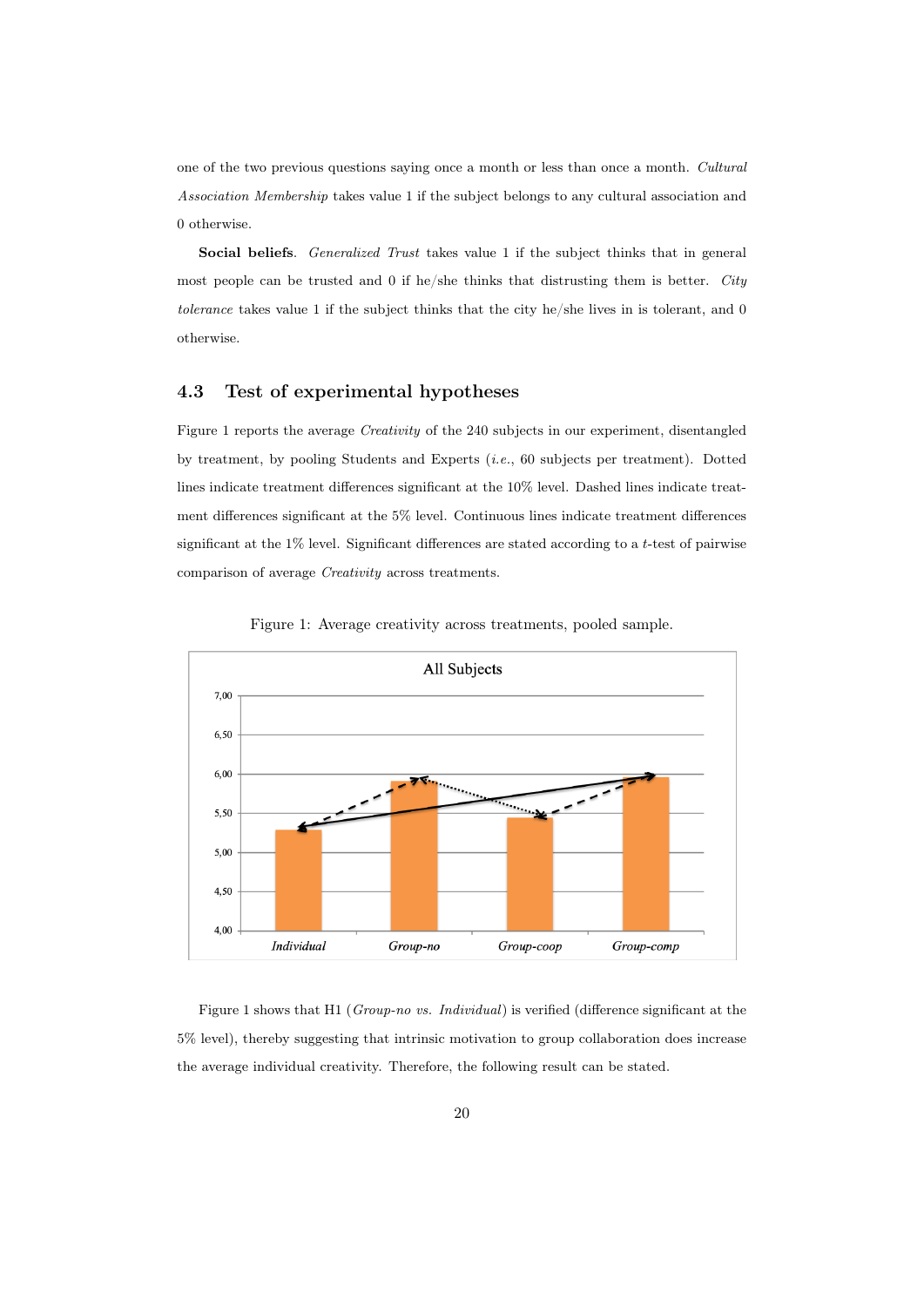Result 1 Group collaboration in creative assignments with no monetary incentive significantly increases creativity compared to individual work. This seems to be associated to intrinsic motivation to group collaboration.

Figure 1 also indicates that H2 (Group-no vs. Group-coop) is verified (difference significant at the  $10\%$  level). In particular, the slight increase in average *Creativity* in the Group-coop with respect to the Individual treatment is non-significant. This leads us to conclude that the crowding out of intrinsic motivation due to the exogenous introduction of an extrinsic motivation to collaborate makes the positive effect of group interaction on creativity negligible. Therefore, the following result can be stated.

Result 2 Monetary incentive to group collaboration in creative assignments does not increase creativity compared to individual work. This seems to be associated to a crowding out of intrinsic motivation to group collaboration.

Finally, Figure 1 shows that H3 (Group-comp vs. Group-coop) is verified (difference significant at the 5% level). Indeed, Result 2 states that positive extrinsic motivation to group creativity hinders the increase in creativity. Adding a negative extrinsic motivation to the positive one, counterbalances this effect. Indeed, in that case intrinsic motivation is needed in order to collaborate with other subjects that are (also) in competition with you. This monetary scheme which combines extrinsic motivation to collaborate with extrinsic motivate to compete in the group ultimately leads to a significant (at the 1% level) increase in creativity with respect to the Individual treatment. Therefore, the following result can be stated.

Result 3 Monetary incentive to group cooperation coupled with monetary incentive to group competition in creative assignments significantly increase creativity compared to individual work. This seems to be due to the latter extrinsic motivation counterbalacing the former in its crowding out of intrinsic motivation to group collaboration.

Let us now look at Figure 2, where we disentangle the observations about average Creativity into the two categories of Students and Experts.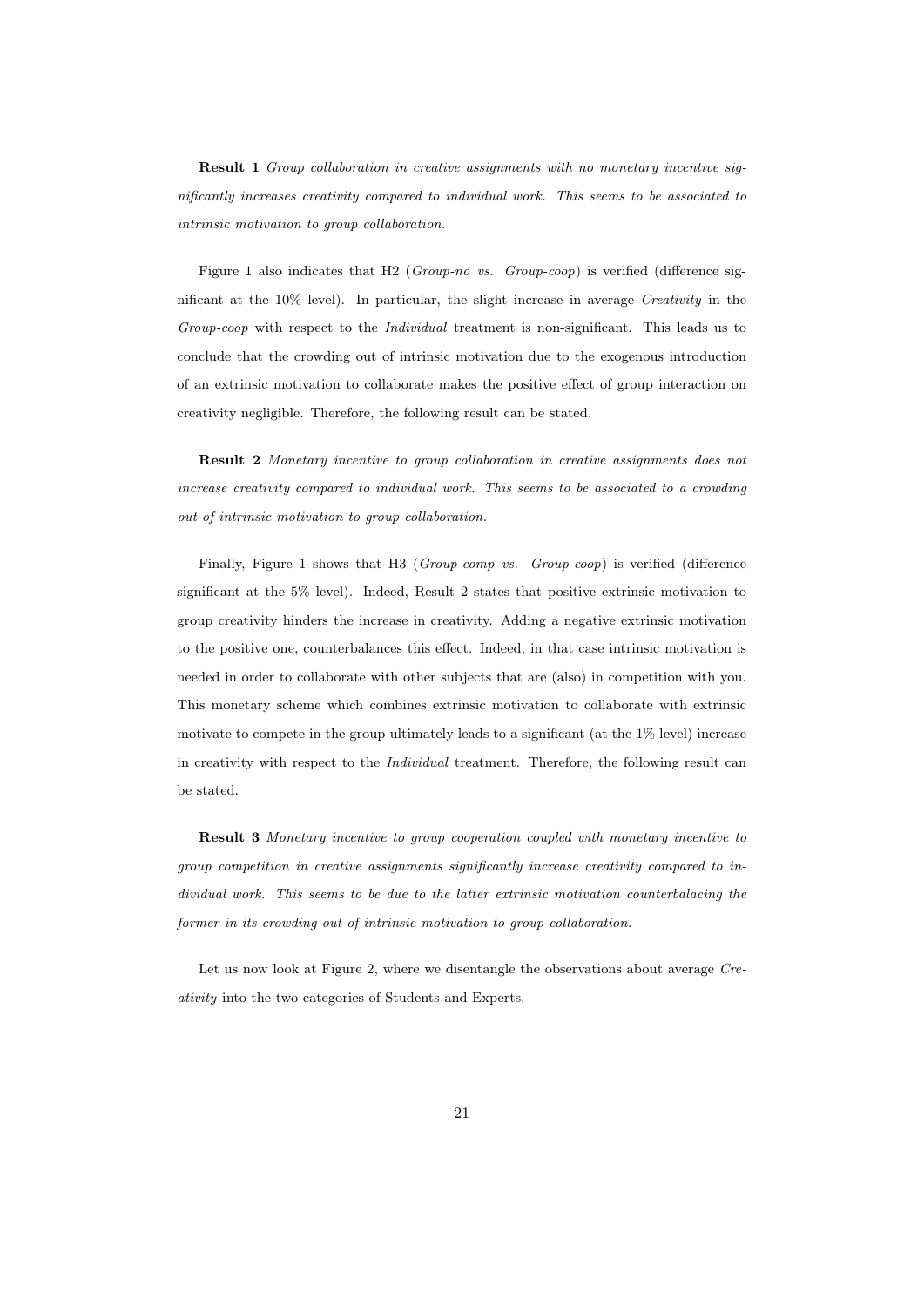

Figure 2: Average creativity across treatments, disentangled by type of sessions.

The former category (red bars) concerns experimental sessions where it was common knowledge that all participants were undergraduate Students of the University of Strasbourg. The latter category (yellow bars) includes instead experimental sessions where participants were Experts in creativity operating in the region of Strasbourg.

To provide econometric support to the results shown in Figure 2, we perform parametric regressions to test the effect of the candidate explanatory variables introduced in Section 4.2 over the (average Judges' evaluation of subjects') Creativity. Results of the regression analysis are shown in Table 2.

Looking at the red bars of Figure 2, we note that Students' creativity does not change much across treatments, with no pair of treatments showing a significant difference. However, the direction of increase is the one predicted by our model of Section 3.2, with average creativity in the Group treatments being greater than in the Individual treatment under both Group-no and Group-comp scheme (respectively, 5.78 and 5.92 vs. 5.66), but not under Group-coop scheme (5.49). Table 2 confirms that all the group treatment dummies have the predicted positive sign, although only Group-no treatment has a significant effect over the Individual treatment (at the 10% level), and only when introducing the controls for demographic characteristics and individual and social attitudes. All this is coherent with our model predictions. In fact, incomplete information about subjects' creative ability in the experimental session – which characterizes Student sessions – hinders the positive impact of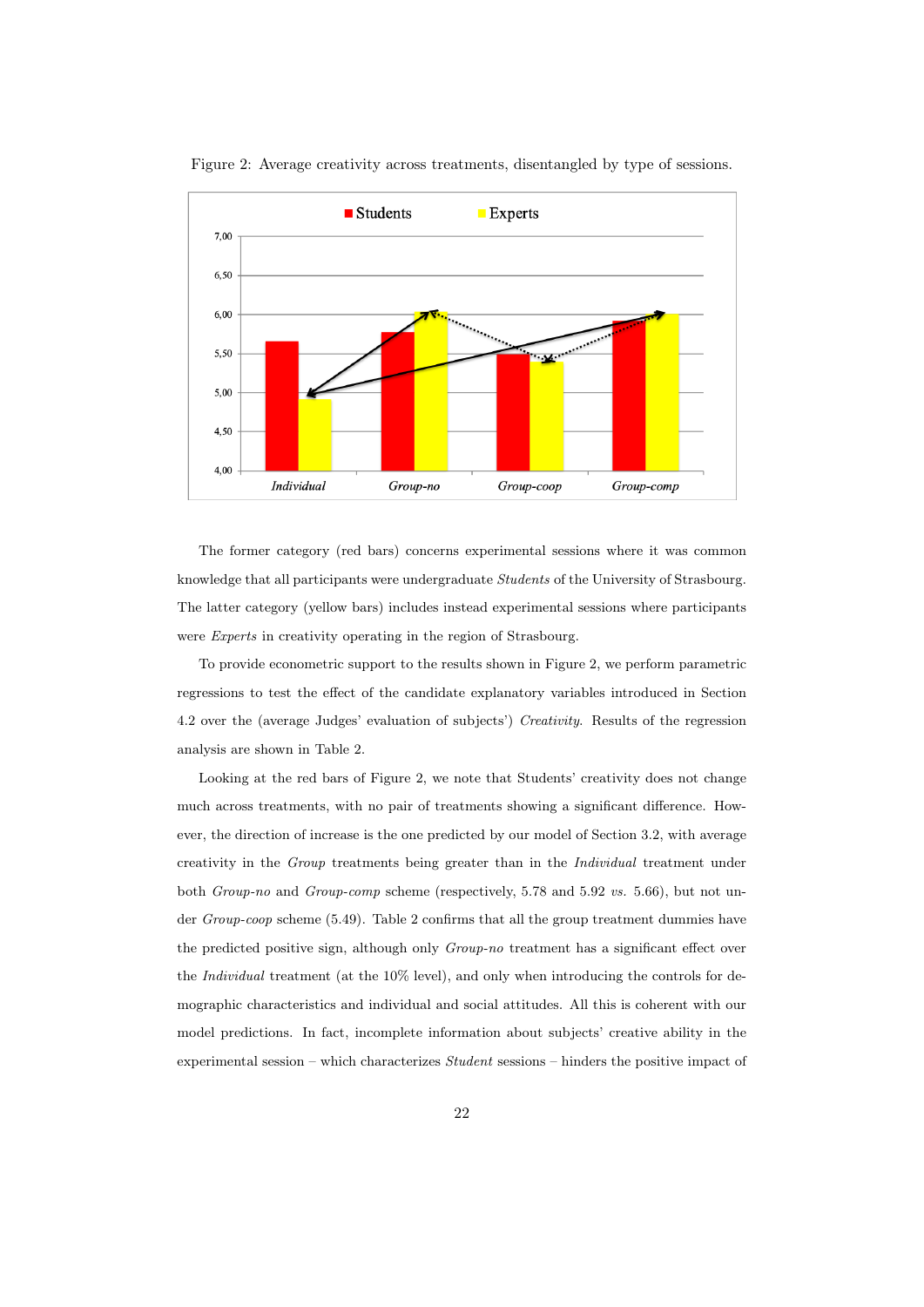group interaction on average group's creativity.

As for risk and ambiguity attitudes, we find no effect of the latter on *Creativity* in the *Stu*dent sessions. Quite surprisingly, differently from what found in the literature on economics of innovation – higher risk proneness correlates with higher creative and innovation attitudes –, we find that a higher degree of monetary risk aversion detected in task 2 is associated with a more creative assignment in task 1 of our experiment. We have two complementary explanations for this finding. The first interpretation highlights the specific features of the  $close$  creativity assignments – draw, math, and verbal – that we borrowed from Charness and Grieco (2019). In fact, all these assignments involved a constraint that subjects had to satisfy, namely a minimum number of geometric forms in the draw assignment, a minimum number of mathematical operations in the math assignment, and a minimum number of words in the verbal assignment. Risk-averse subjects showed more accuracy in satisfying these constraints, thereby ensuring themselves a higher "sure" payoff under tournament evaluation of their Creativity. The second interpretation relies on the specific features of the risk-elicitation task 2. This task is a modified version of the one of Gneezy and Potters (1997), which – following Charness and Grieco (2019) – we have proposed without previously telling subjects their earnings from (creative) task 1. Therefore, when subjects choose the percentage  $x$  of their earnings from task 1 to invest in the risky lottery of task 2, they do not know the actual invested amount, although they can form expectations about it. Here we suppose that the higher their *Self-assessed Creativity* (elicited through the Final Questionnaire), the higher the expected earnings from task 1, hence the higher the invested amount for the same percentage x chosen in the Gneezy-Potter's task 2. If Constant Absolute Risk Aversion (CARA) is assumed, as Charness and Grieco (2019) do, then no measurement problem arises under uncertainty of this invested amount: being risk aversion independent from the initial wealth, the elicited degree of risk aversion only depends on  $x$ . However, if Constant Relative Risk Aversion (CRRA) is assumed, as it seems it might be the case in these kinds of elicitation tasks (see,  $e.g.,$  Crosetto and Filippin 2016, and Attanasi  $et$  al.  $2018$ ), then the higher the (expected) earnings from task 1, the higher x a risk-averse subject would indicate in task 2. Therefore, a CRRA assumption might explain the positive impact of x over experimentally measured *Creativity* as not (only) due to monetary risk aversion, but rather to Self-assessed Creativity.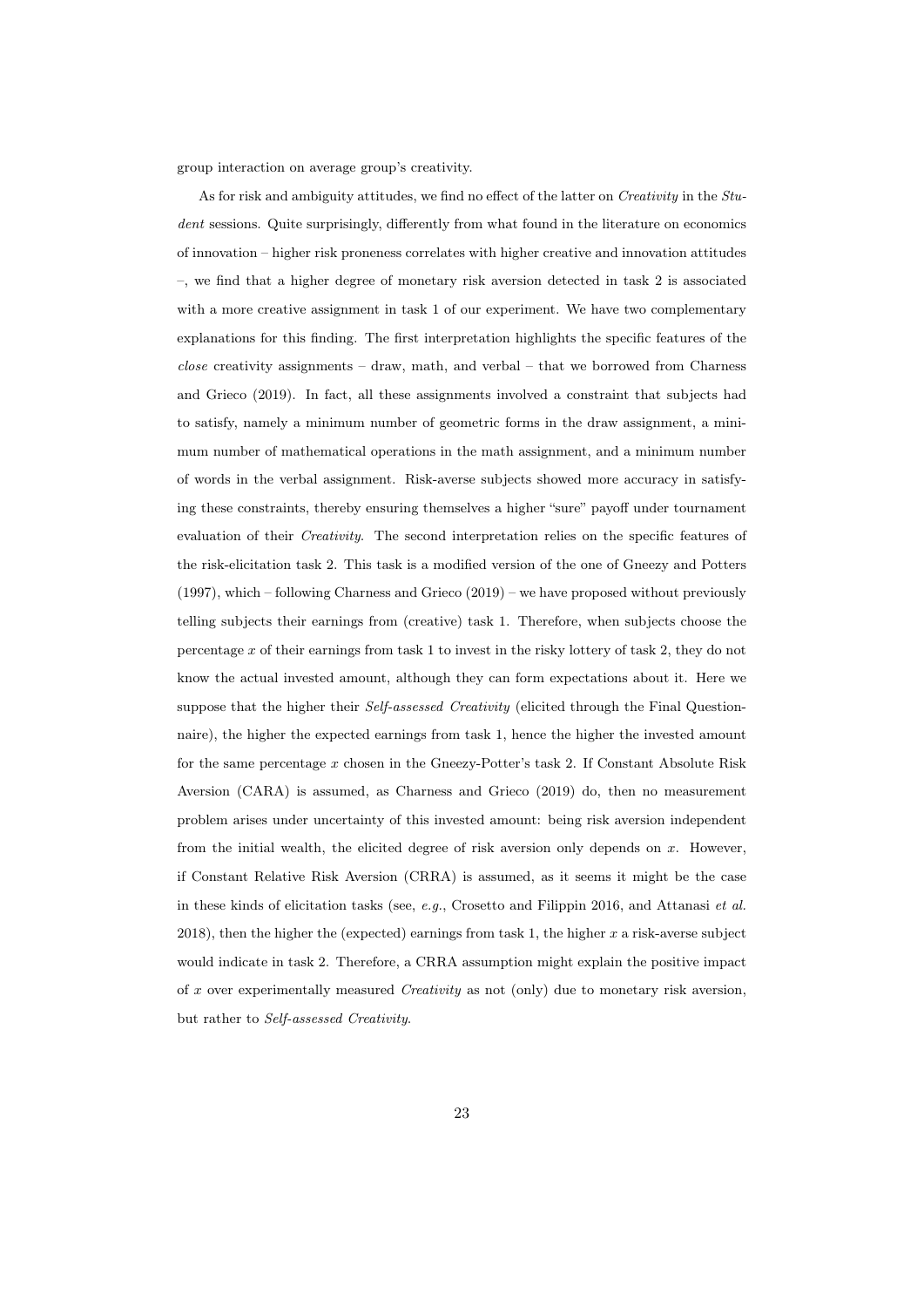| Variables                       | Students       | Students        | Experts        | Experts       |
|---------------------------------|----------------|-----------------|----------------|---------------|
|                                 | $w/o$ controls | $w/$ controls   | $w/o$ controls | $w/$ controls |
| Group-no                        | $0.455\,$      | $0.589*$        | $1.114**$      | $1.150***$    |
|                                 | (0.334)        | (0.352)         | (0.446)        | (0.418)       |
| Group-coop                      | $0.139\,$      | 0.180           | 0.461          | $0.508\,$     |
|                                 | (0.396)        | (0.394)         | (0.434)        | (0.452)       |
| Group-comp                      | 0.606          | 0.683           | $1.087**$      | $1.140**$     |
|                                 | (0.385)        | (0.423)         | (0.422)        | (0.488)       |
| Risk Aversion                   | $0.022***$     | $0.026***$      | $\,0.002\,$    | $0.006\,$     |
|                                 | (0.006)        | (0.006)         | (0.006)        | (0.006)       |
| Ambiguity Aversion              | $-0.213$       | $-0.278$        | $-0.135$       | $-0.248$      |
|                                 | (0.187)        | (0.195)         | (0.236)        | (0.240)       |
| Gender                          |                | $\text{-}0.058$ |                | $-0.064$      |
|                                 |                | (0.258)         |                | (0.334)       |
| Origin                          |                | $-0.422$        |                | $0.158\,$     |
|                                 |                | (0.273)         |                | (0.370)       |
| Self-assessed Creativity        |                | 0.007           |                | $0.410\,$     |
|                                 |                | (0.290)         |                | (0.337)       |
| Leisure activities              |                | 0.042           |                | $-0.009$      |
|                                 |                | (0.274)         |                | (0.434)       |
| Homosexual Friends              |                | $\,0.355\,$     |                | $-0.377$      |
|                                 |                | (0.241)         |                | (0.436)       |
| Social activities               |                | $0.558*$        |                | $0.211\,$     |
|                                 |                | (0.300)         |                | (0.366)       |
| Cultural Association Membership |                | $\,0.084\,$     |                | $-0.774**$    |
|                                 |                | (0.458)         |                | (0.375)       |
| Generalized Trust               |                | $0.642**$       |                | 0.470         |
|                                 |                | (0.306)         |                | (0.541)       |
| City Tolerance                  |                | $-0.849***$     |                | $-0.269$      |
|                                 |                | (0.293)         |                | (0.699)       |
| Constant                        | $6.377***$     | $6.386***$      | $5.015***$     | $5.273***$    |
|                                 | (0.327)<br>24  | (0.707)         | (0.441)        | (0.962)       |
| Observations                    | 120            | $120\,$         | $120\,$        | 119           |
| R-squared                       | $0.156\,$      | 0.300           | $0.076\,$      | $0.135\,$     |

<span id="page-24-0"></span>Table 2: Marginal effects from ordinary least squares regressions, explaining average judges' score

Robust standard errors in parentheses

\*\*\*  $p < 0.01$ , \*\*  $p < 0.05$ , \*  $p < 0.1$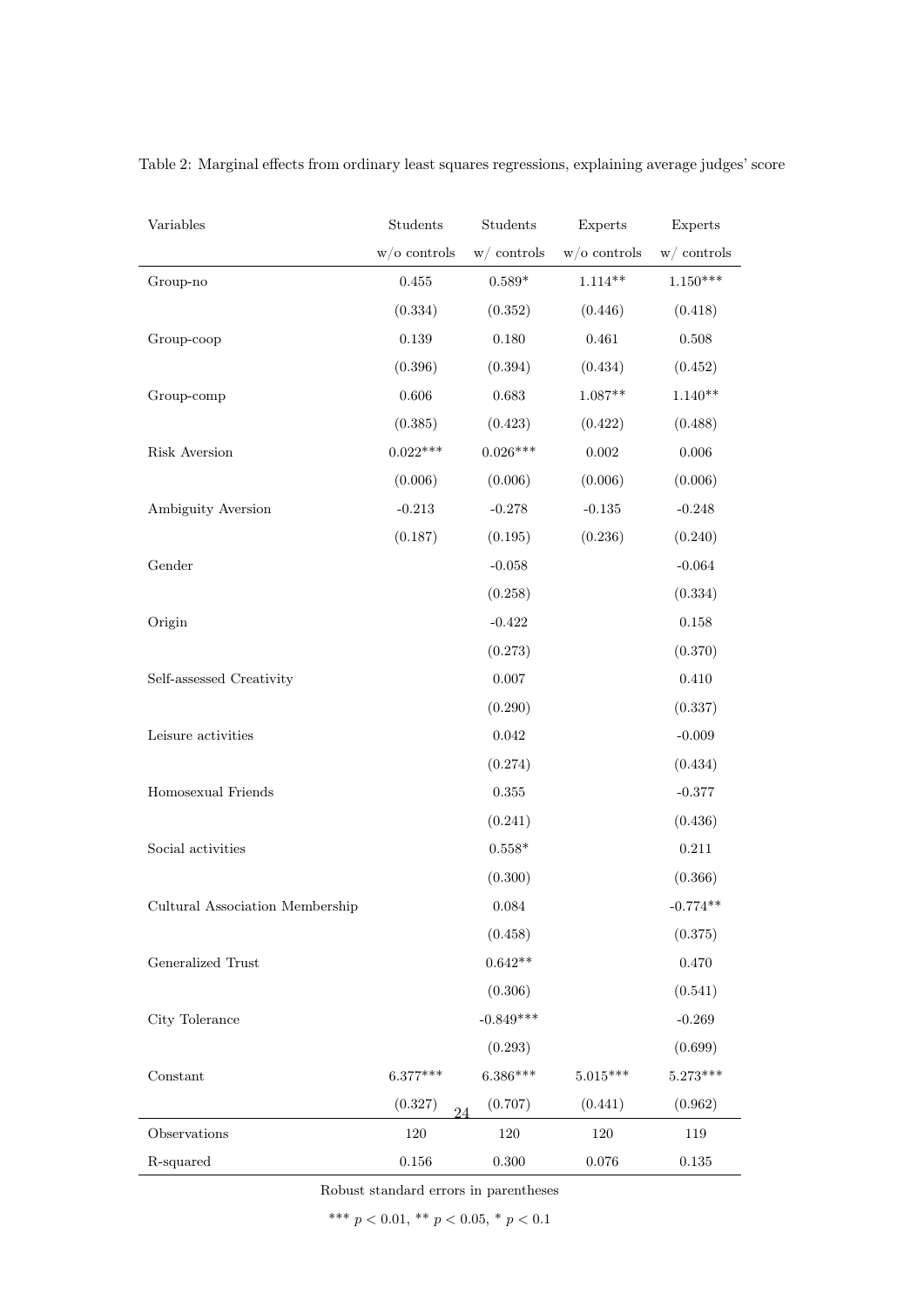Among the controls, both Generalized Trust and City Tolerance play a significant effect on Creativity in the direction predicted by the literature on cutural and social economics. Indeed, the former plays a positive effect: the higher the level of a subject's perception that in general most people can be trusted, the higher his/her willingness to cooperate in group creativity; the latter plays instead a negative effect: the higher the subject's perceived tolerance of the city he/she lives in, the lower the willingness/need to be creative so as to increase city tolerance.

All this leads to state the following result:

Result 4 The positive impact of group interaction and of intrinsic motivation to it over average group creativity is low a non-significant in the Student session, where there is incomplete information of subjects' creative ability. In these sessions, subjects' creativity positively depends on their risk aversion and social beliefs.

Finally, we focus on the *Expert* sessions, where it is common knowledge that all experimental participants have expertise on creative activities. Again in line with the predictions of our model, Figure 2 shows a general "group-creativity" effect, that is not significant only in treatment Group-coop. More precisely, H1 (Group-no vs. Individual) is verified (difference significant at the 1% level); H2 (Group-no vs. Group-coop) is verified (difference significant at the 10% level); H2 (Group-comp vs. Group-coop) is verified (difference significant at the 10% level).

Therefore, both incentive schemes which allow for intrinsic motivation to group interaction (*i.e.*,  $Group\text{-}no$  and  $Group\text{-}comp$ ) produce an increase in individual Creativity as compared to the Individual treatment (both differences significant at the 1% level). This is also confirmed by the regression analysis of Table 2, where both the dummy Group-no and the dummy Group-comp are significant, independently from including or not in the regression the controls for demographic characteristics and individual and social attitudes.

Conversely, although the Group-coop dummy has the predicted positive sign, its effect on individual Creativity due to co-working is not significant, eventually due to crowding out of intrinsic motivation. This confirms the non-significant difference in average Creativity between the Group-coop and the Individual treatment (5.40 vs. 4.92).

As for risk and ambiguity attitudes, we find no significant effect on the Experts' Creativity, although the sign of both Risk Aversion and of Ambiguity Aversion are the same found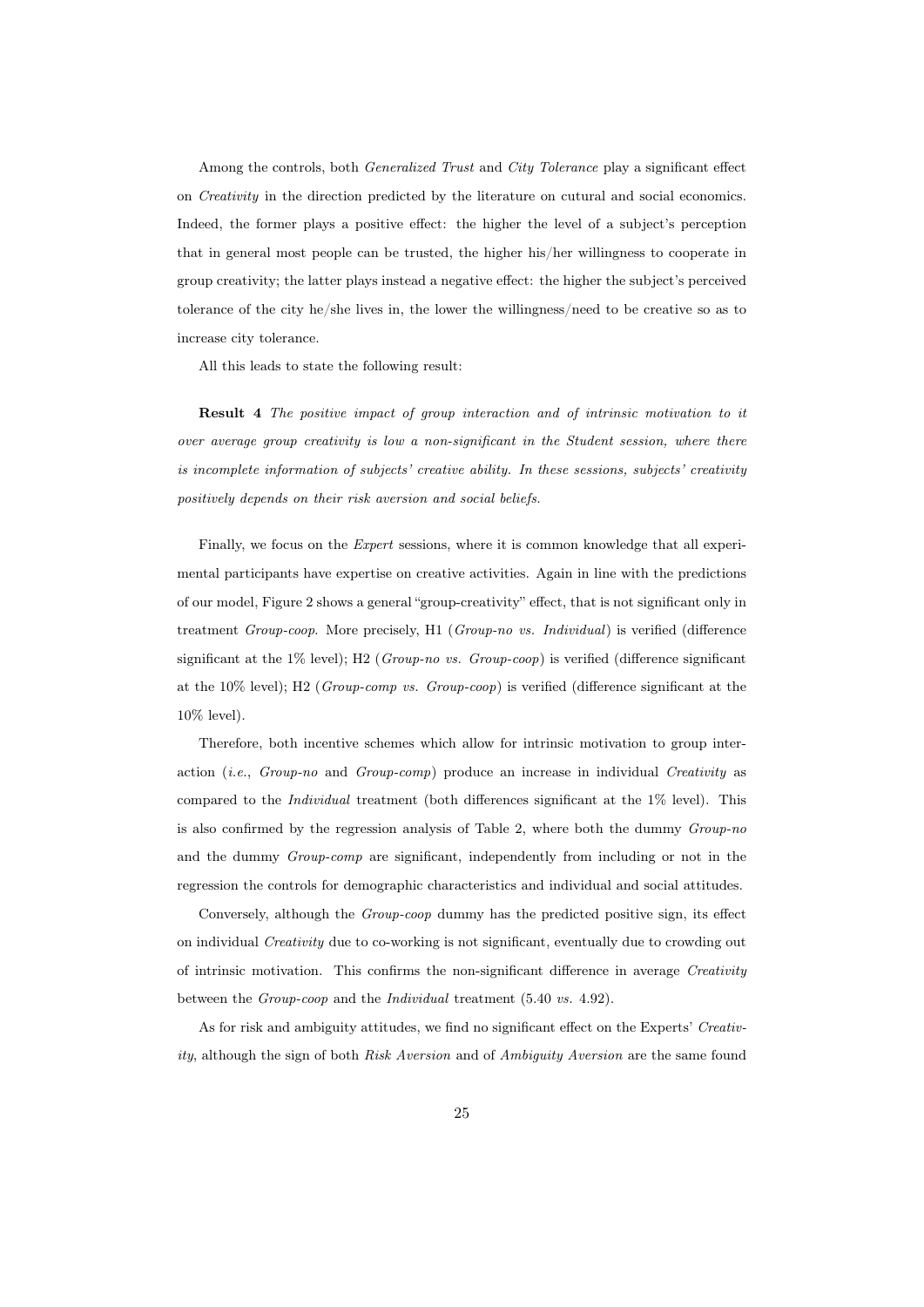in the Student sessions, respectively.

As for the controls, none of the demographic characteristics or individual and social attitudes has a significant effect on the Experts' Creativity. To be more precise, only Cultural Association Membership has a significant effect, but of the opposite sign than the one predicted by the literature on cultural economics. All this is not surprising: Experts are creative due to their own daily work/research on creativity. Therefore, holding already a high creative ability (*i.e.*,  $c_j = 1$  in our model of Section 3.2), idiosyncratic features should not boost this (already high) ability. Recall that the picture is different in the Student sessions (see the last part of Result 4), for which in our model it is assumed a heterogeneous distribution of creative ability (e.g.,  $c_j \in \{0,1\}$ ), and incomplete information about it.

All this leads to state the last result:

Result 5 Common knowledge of subjects' creative ability boosts the positive effect of the intrinsic motivation to group interaction in providing creative assignments.

Therefore, psychological factors (risk attitudes) and social factors (generalized trust) usually found to stimulate creativity only impact on the creativity produced by undergraduate students. For experts in creativity, we only detect significant treatment effects, in line with our theoretical predictions. We interpret this finding as important support for the application of our results in designing right organizational modes to stimulate group creativity.

### References

- [1] d'Albis, H., Attanasi, G., & Thibault, E. (2019). An experimental test of the underannuitization puzzle with smooth ambiguity and charitable giving, halshs-02132858.
- [2] Amabile, T. M. (1982). Social psychology of creativity: A consensual assessment technique. Journal of Personality and Social Psychology, 43(5), 997.
- [3] Amabile, T. M. (2012). Componential theory of creativity. Harvard Business School, 12(96), 1-10.
- [4] Attanasi, G., Curci, Y., Llerena, P., Pinate, A., Ramos, Ramos-Sosa, M. d. P., & Urso, G., (2019). Looking at creativity from east to west: risk taking and intrinsic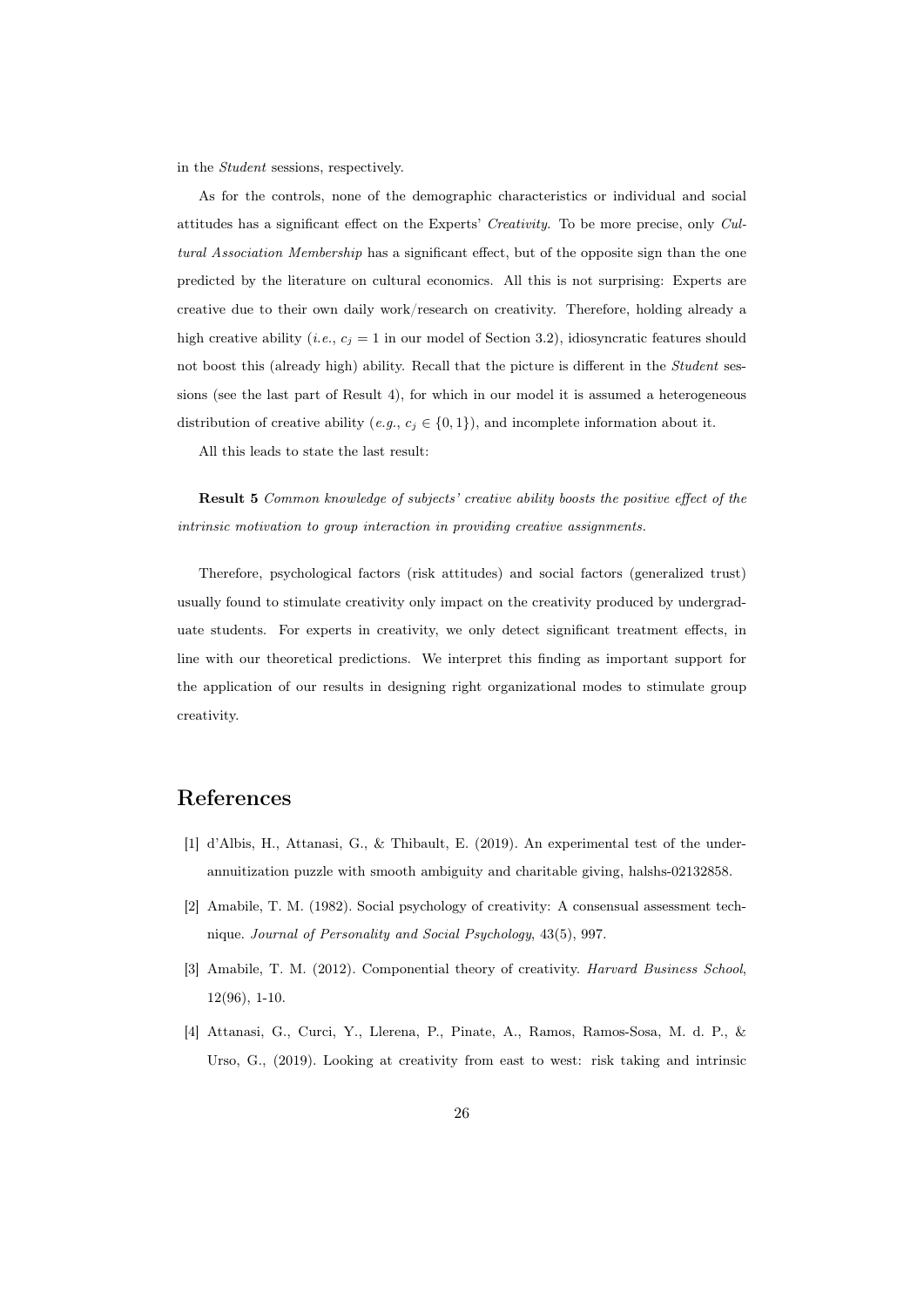motivation in socially and culturally diverse countries. GREDEG Working Papers 2019- 21, University of Nice Sophia Antipolis.

- [5] Attanasi, G., Georgantzís, N., Rotondi, V., & Vigani, D. (2018). Lottery-and surveybased risk attitudes linked through a multichoice elicitation task. Theory and Decision, 84(3), 341-372.
- [6] Attanasi, G., Gollier, C., Montesano, A., & Pace, N. (2014). Eliciting ambiguity aversion in unknown and in compound lotteries: a smooth ambiguity model experimental study. Theory and Decision, 77(4), 485-530.
- [7] Barron, F. The psychology of creativity (1965). In T. Newcomb (Ed.), New Directions in Psychology (Vol. 2). New York: Holt, Rinehart & Winston.
- [8] Bénabou, R., & Tirole, J. (2006). Incentives and prosocial behavior. American Economic Review, 96(5), 1652-1678.
- [9] Charness, G., & Gneezy, U. (2010). Portfolio choice and risk attitudes: An experiment. Economic Inquiry, 48(1), 133-146.
- [10] Charness, G., & Grieco, D. (2019). Creativity and incentives. Journal of the European Economic Association, 17(2), 454-496.
- [11] Crosetto, P., & Filippin, A. (2016). A theoretical and experimental appraisal of five risk elicitation methods. Experimental Economics, 19, 613–641.
- [12] Eisenberger, R., & Shanock, L. (2003). Rewards, intrinsic motivation, and creativity: A case study of conceptual and methodological isolation. Creativity Research Journal, 15(2-3), 121-130.
- [13] Festré, A., & Garrouste, P. (2015). Theory and evidence in psychology and economics about motivation crowding out: A possible convergence?. Journal of Economic Surveys, 29(2), 339-356.
- [14] Gneezy, U., & Potters, J. (1997). An experiment on risk taking and evaluation periods. Quarterly Journal of Economics, 112(2), 631-645.
- [15] Kadane, J. B. (1992). Healthy skepticism as an expected-utility explanation of the phenomena of Allais and Ellsberg. Theory and Decision, 32, 57-64.
- [16] Ochse, R. A., & Ochse, R. (1990). Before the gates of excellence: The determinants of creative genius. CUP Archive.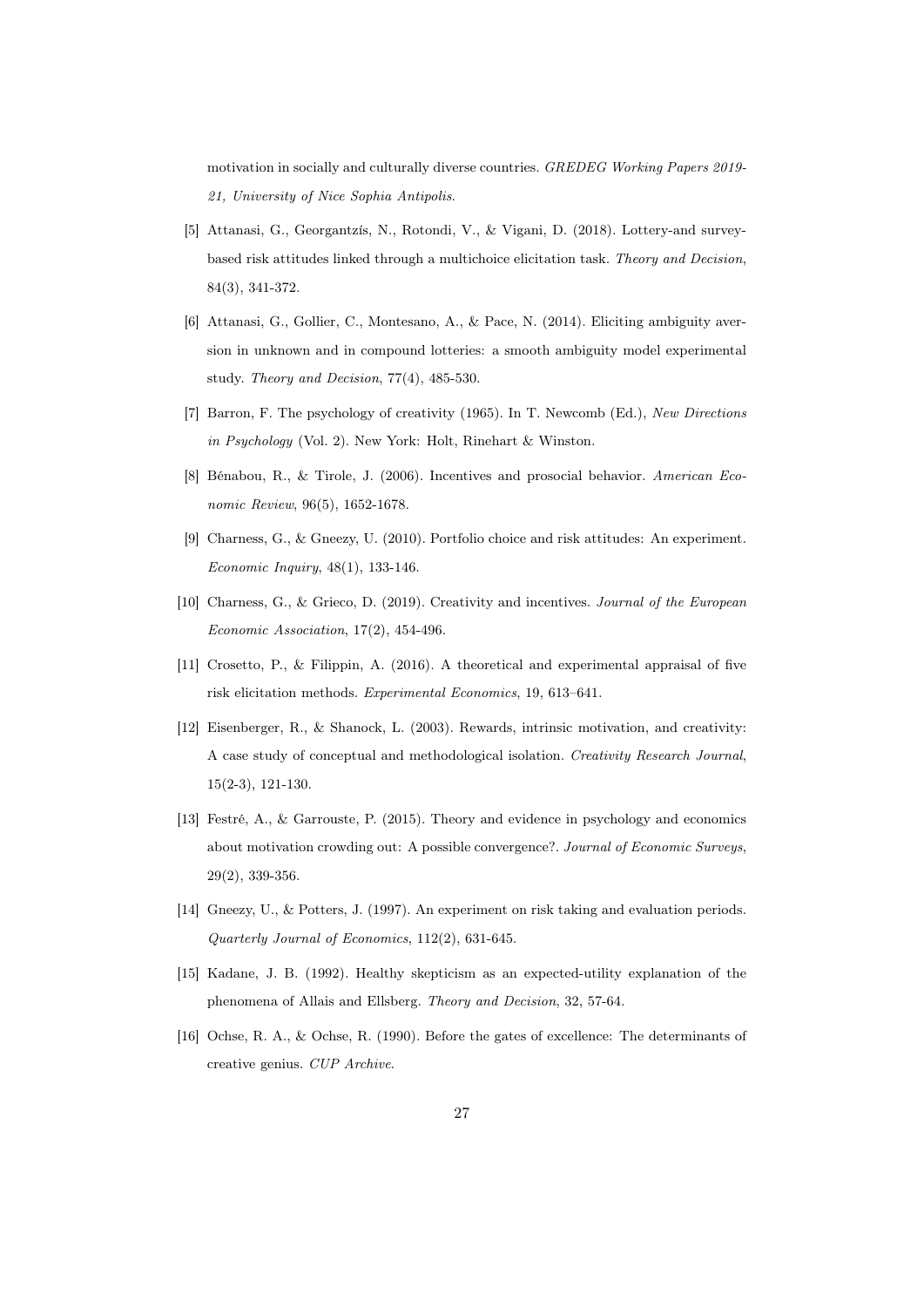- [17] Scott, A. J. (2010). Cultural economy and the creative field of the city. Geografiska Annaler: Series B, Human Geography, 92(2), 115-130.
- [18] Stein, M. I. (1974). emphStimulating Creativity. 1st edition. Elsevier.
- [19] Woodman, R. W., Sawyer, J. E., & Griffin, R. W. (1993). Toward a theory of organizational creativity. Academy of Management Review, 18(2), 293-321.

# Appendix: Close-creativity Assignments (Task 1)

## Draw

#### ASSIGNMENT ♥

Draw a picture using any combination of shapes you like: the only constraint you have is that you must use all the following shapes:



# Math

#### ASSIGNMENT ♣

Starting from the number 27, obtain the number 6 by using at least two different numerical operations. Possible answers include:  $(27:3) - 3 = 6$ , or  $[(27+3):2-12] = 6$ .

# Verbal

#### ASSIGNMENT ♠

Choose a combination of words in the list below to create an interesting story: House, Zero, Forgive, Curve, Relevance, Cow, Tree, Planet, Ring, Send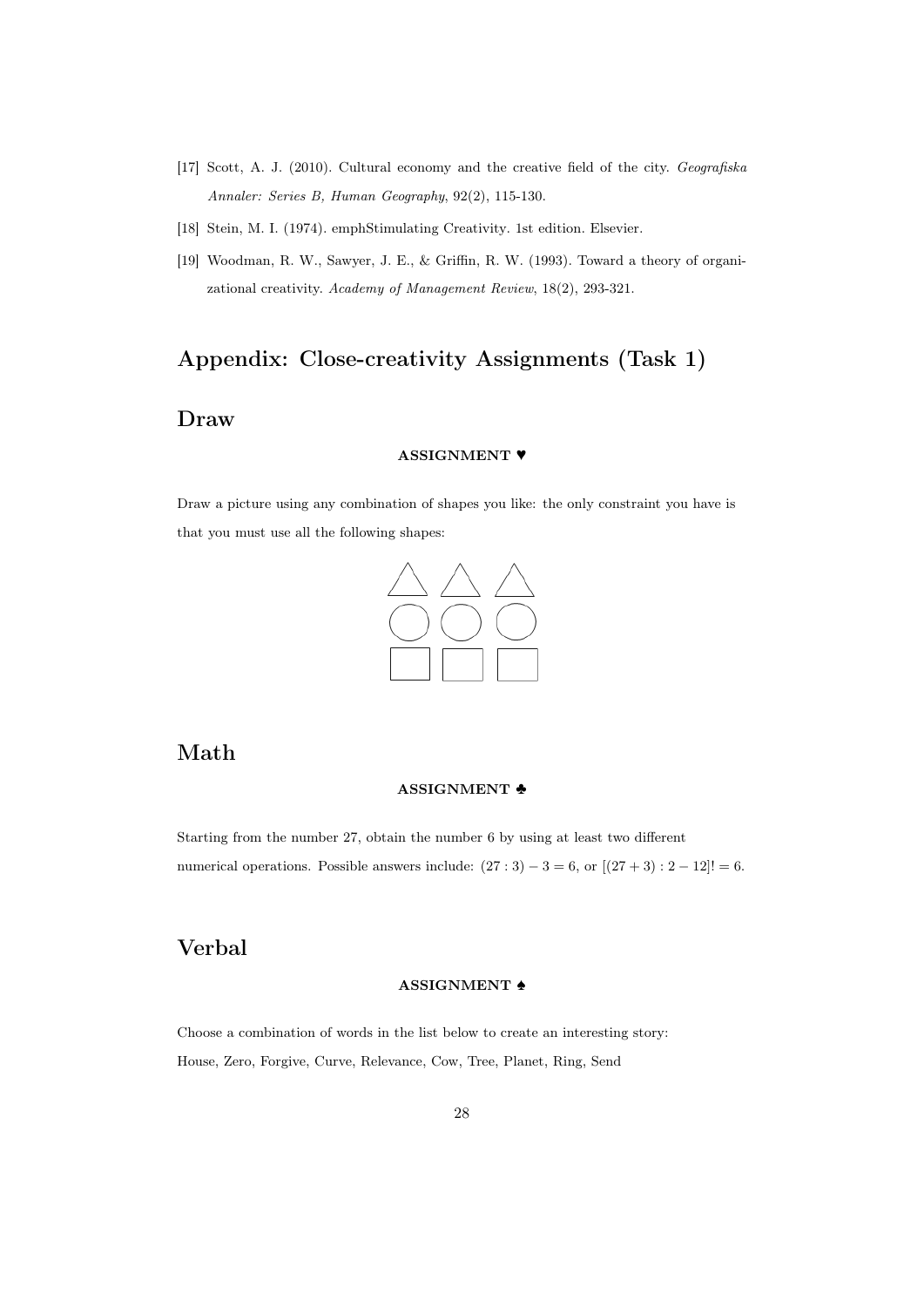# **DOCUMENTS DE TRAVAIL GREDEG PARUS EN 2019** *GREDEG Working Papers Released in 2019*

| 2019-01 | MURIEL DAL PONT LEGRAND & HARALD HAGEMANN                                                     |
|---------|-----------------------------------------------------------------------------------------------|
|         | Impulses and Propagation Mechanisms in Equilibrium Business Cycles Theories: From Interwar    |
|         | Debates to DSGE "Consensus"                                                                   |
| 2019-02 | CLAIRE BALDIN & LUDOVIC RAGNI                                                                 |
|         | Note sur quelques limites de la méthodologie de Pareto et ses interprétations                 |
| 2019-03 | <b>CLAIRE BALDIN &amp; LUDOVIC RAGNI</b>                                                      |
|         | La conception de l'homme dans la théorie de l'Echange Composite de François Perroux : entre   |
|         | homo economicus et homo religiosus                                                            |
| 2019-04 | <b>CHARLIE</b> JOYEZ                                                                          |
|         | Shared Ownership in the International Make or Buy Dilemma                                     |
| 2019-05 | <b>CHARLIE</b> JOYEZ                                                                          |
|         | Alignment of Multinational Firms along Global Value Chains: A Network-based Perspective       |
| 2019-06 | RICHARD ARENA & LUDOVIC RAGNI                                                                 |
|         | Nature humaine et choix rationnel : Pareto contre Walras ?                                    |
| 2019-07 | <b>ALAIN RAYBAUT</b>                                                                          |
|         | A First French Episode in the Renewal of Nonlinear Theory of Economic Cycles (1978-1985)      |
| 2019-08 | <b>ALAIN RAYBAUT</b>                                                                          |
|         | Bertrand Nogaro et l'économie de guerre : le Service de la main d'œuvre étrangère             |
| 2019-09 | NICOLAS BRISSET & DORIAN JULLIEN                                                              |
|         | Models as Speech Acts: A Restatement and a new Case Study                                     |
| 2019-10 | KOZO KIYOTA, TOSHIYUKI MATSUURA & LIONEL NESTA                                                |
|         | On Export Premia                                                                              |
| 2019-11 | NICOLAS BRISSET & RAPHAËL FÈVRE                                                               |
|         | Peregrinations of an Economist: Perroux's Grand Tour of Fascist Europe                        |
| 2019-12 | <b>MARCO BAUDINO</b>                                                                          |
|         | Urbanization and Development: A Spatial Framework of Rural-to-urban Migration                 |
| 2019-13 | GIUSEPPE ATTANASI, KENE BOUN MY, NIKOLAOS GEORGANTZÍS & MIGUEL GINÉS                          |
|         | Strategic Ethics: Altruism without the Other-regarding Confound                               |
| 2019-14 | THIERRY KIRAT & FRÉDÉRIC MARTY                                                                |
|         | How Law and Economics Was Marketed in a Hostile World: L'institutionnalisation du champ       |
|         | aux États-Unis de l'immédiat après-guerre aux années Reagan                                   |
| 2019-15 | AGNÈS FESTRÉ, ANKINÉE KIRAKOZIAN & MIRA TOUMI                                                 |
|         | La menace est plus forte que l'exécution, mais pas pour tous : sanction versus recommandation |
|         | par un tiers dans une expérience de bien public                                               |
| 2019-16 | NICOLAS BRISSET, RAPHAËL FÈVRE & TOM JUILLE                                                   |
|         | Les années noires de la "Science de l'Homme": François Perroux, la Fondation Carrel et        |
|         | l'appropriation de la sociologie                                                              |
| 2019-17 | <b>ROMAIN PLASSARD</b>                                                                        |
|         | From Disequilibrium to Equilibrium Macroeconomics: Barro and Grossman's Trade-off             |
|         | between Rigor and Realism                                                                     |
| 2019-18 | CHRISTOPHE CHARLIER, GILLES GUERASSIMOFF, ANKINÉE KIRAKOZIAN & SANDRINE SELOSSE               |
|         | Under Pressure! Nudging Electricity Consumption within Firms: Feedback from a Field           |
|         | Experiment                                                                                    |